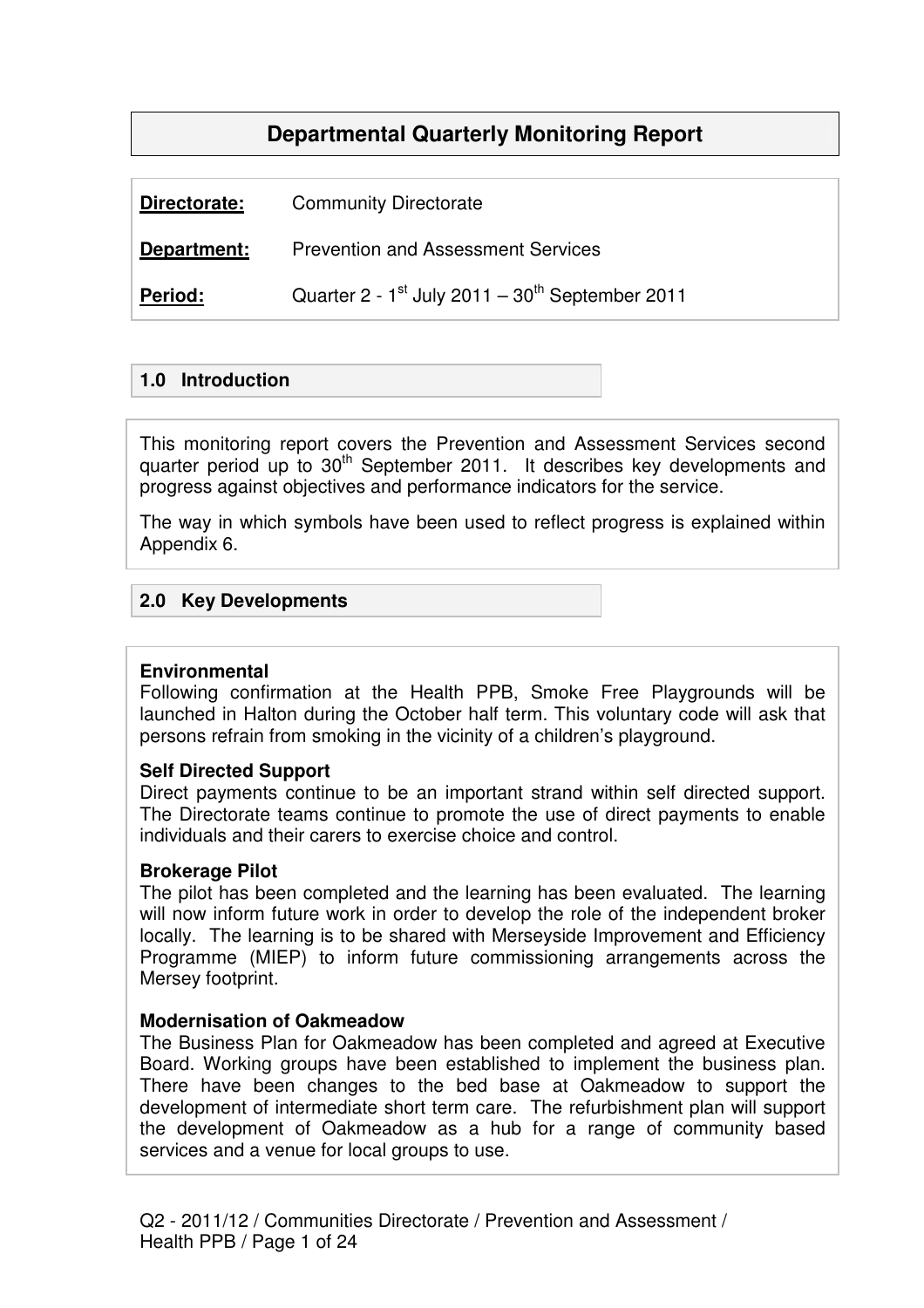## **Social Care in Practice 'SCIP'**

The Social Care in Practice project was commissioned by the Runcorn Practice Based Commissioning Consortium in February 2008 and has ran as a pilot to February 2011. The project has established formal links between Primary Care and Social Services within Runcorn, to reduce the barriers for health professionals referring people for social care issues, to provide more holistic assessments and enable more joint working. The Practice Based Commissioning Consortium has agreed to this project being extended for a further two years with an additional third year, subject to review. The Contract arrangements are in place. The Social Care staff are now recruited. They are co-located with District nurses and Community Matrons within general practices, and work closely with them to deliver services and support to the older practice population.

# **Integrated Adult Learning Disability Team**

The Integrated Adult Learning Disability Teams are working within the GP's surgeries to ensure that the Learning Disability register held by the surgery are up to date and people on the register are invited to attend for their health check. Health promotion workshops for groups of men and women have been carried out within day services and will be ongoing. Further events have been carried out with Halton Adult Learning Disability Support, (HALDS), a local family and carers support group. The Anticipatory Care Calendar via Merseyside and Cheshire Cancer network is being progressed through the supported housing network in Halton, and with targeted provider organisations. This development will be rolled out further once the initial training has been delivered in early November.

#### **Learning Disability Partnership Board Annual Self Assessment**

The 2010/11 assessment of Halton's progress in implementing the Government Valuing People Now strategy has been completed and was presented to the Partnership Board prior to sign off by people with learning disabilities and family carers. Progress in increasing numbers in paid employment was noted.

#### **Integrated Hospital Discharge Teams Warrington and Whiston Hospitals**

The Integrated Discharge Teams at Warrington Hospital and Whiston Hospital are operating. The Whiston team is progressing into the next phase to include complex discharge work and pathways into Intermediate Care. Review of the Warrington Team and resulting action plans will continue to progress the management and operation of this team.

# **3.0 Emerging Issues**

#### **Integration of Health and Social Care Services**

This work is ongoing with health commissioners and Providers to transform community services. A provisional model for community multi-disciplinary teams that will draw on a range of services and professional staff to meet the needs of individuals has been developed. An operational group is working on the detail of the model with a plan to have teams operating by April 2012.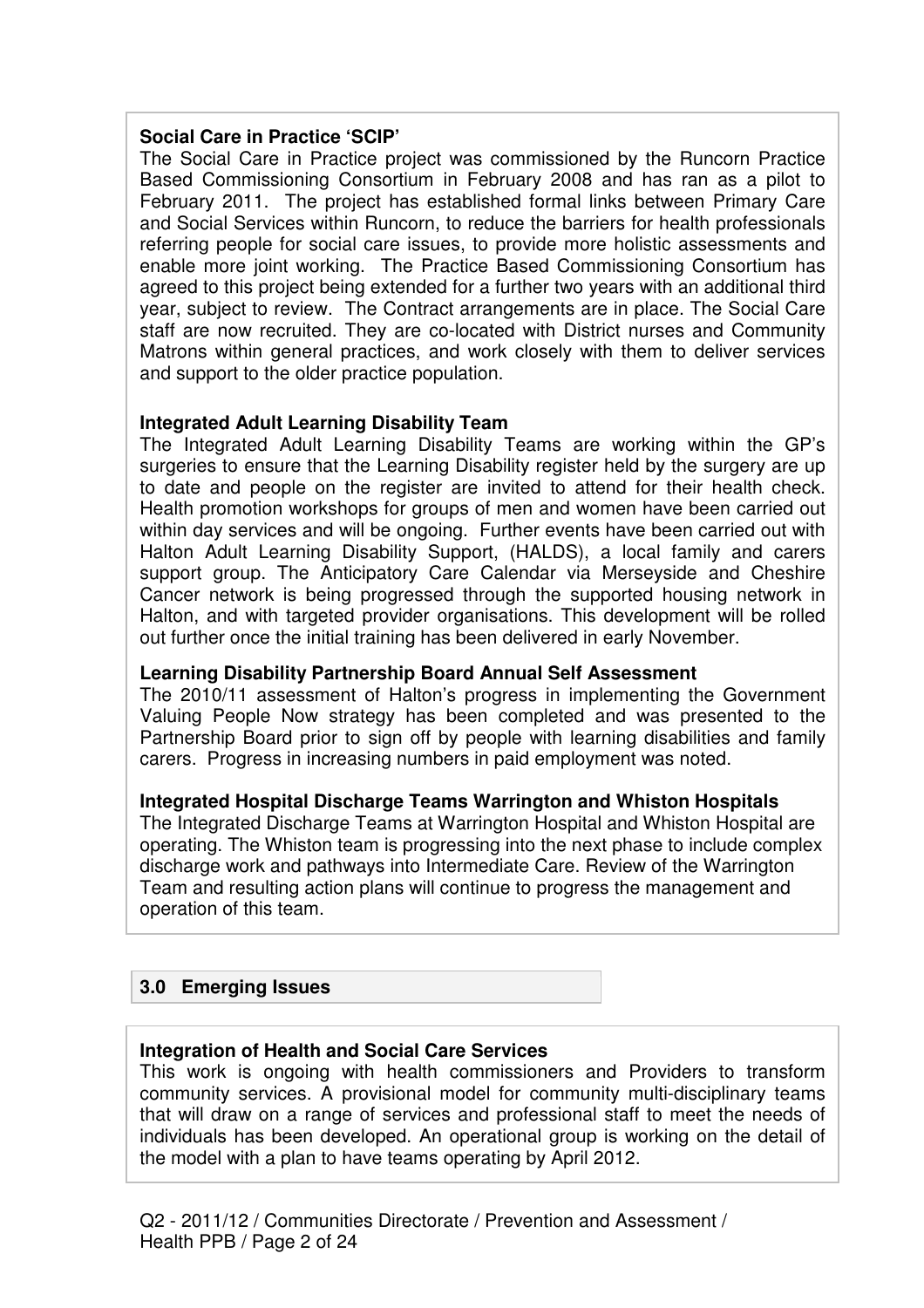## **Development of a Sensory Hub**

Work has commenced with commissioners and the Third sector to establish a sensory hub locally. The aim of this work will be to establish a local centre of excellence to inform best practice, accessibility, service provision and support multi disciplinary working.

## **Blue Badge Reform Programme**

The Government has announced wide ranging reforms to the Blue Badge scheme. There has been a group established to oversee the implementation. Some of the reforms include :- eligibility to be extended to children under the age of 3 with specific medical conditions, provide a new way to provide and distribute badges, and change legislation to enable Local Authorities to decide on the charges for badges locally.

# **4.0 Service Objectives / milestones**

# **4.1 Progress against 'key' objectives / milestones**



All 'key' objectives / milestones are presently on track to achieve annual targets; additional information can be found within Appendix 1.

# **4.2 Progress against 'other' objectives / milestones**

| Total 7 |  | $\sim$ $\sqrt{7}$<br>$\sqrt{2}$ 0 |  | $\vert x \vert = 0$ |
|---------|--|-----------------------------------|--|---------------------|
|         |  |                                   |  |                     |

All 'other' objectives / milestones are presently on track to achieve annual targets; additional information can be found within Appendix 2.

# **5.0 Performance indicators 5.1 Progress Against 'key' performance indicators**

|  | Total | ∼ |  |  | ٠ |  | <b>Rando</b> |  |  |
|--|-------|---|--|--|---|--|--------------|--|--|
|--|-------|---|--|--|---|--|--------------|--|--|

There are two new indicators for this financial year that cannot be reported at this time because there is no comparable data. Data for Air Pollution Controls will be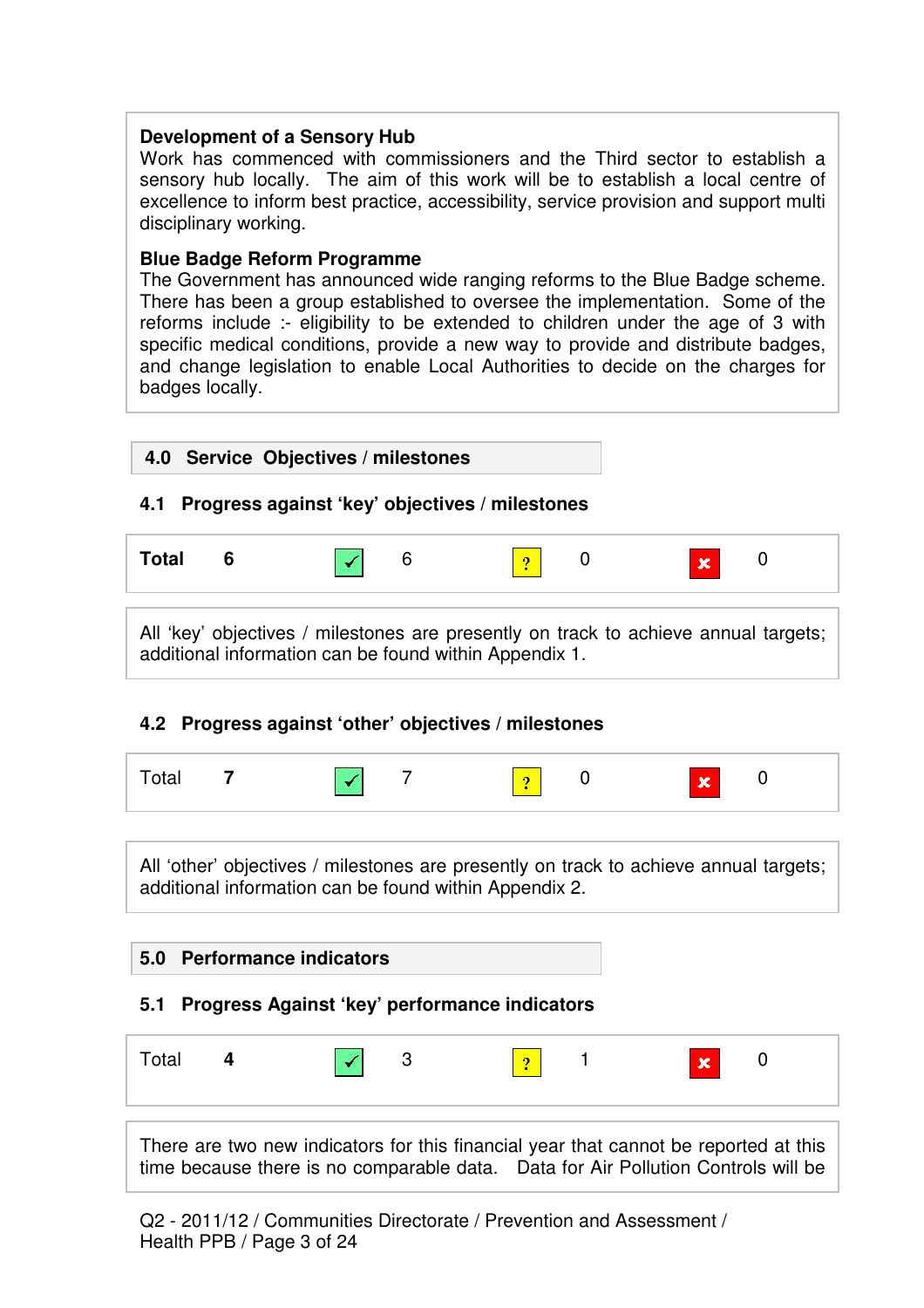available at the end of the financial year. However, of the remaining indicators the majority remain on track to achieve annual targets. Additional details are provided in Appendix 3.

## **5.2 Progress Against 'other' performance indicators**



There are twelve indicators for this financial year that cannot be reported at this time; due to there being no comparable data, data reporting issues or because the indicators relate to data that will not be available until the end of the financial year.

Of the remaining indicators six remain on track to achieve annual targets, although at this stage there is some uncertainty regarding Client group expenditure on domiciliary care services, delayed transfers of care, ethnicity of older people, and mortality rate from all circulatory diseases at ages under 75 and from all cancers at ages under 75. Further information can be found in Appendix 4.

# **6.0 Risk Control Measures**

No 'high' risk, treatment measures were identified during the development of the 2011 -12 Service activity.

However, in light of an increase in financial costs borne by the Directorate, partly due to increases in service demand, measures continue to be applied in order to manage and control operational service expenditure levels. The measures put in place are intended to minimise the financial risk to the organisation as well as identifying areas for cost efficiency.

# **7.0 Progress against high priority equality actions**

As a result of undertaking a departmental Equality Impact Assessment no high priority actions were identified for the service for the period 2011 – 2012.

# **8.0 Data quality statement**

The author provides assurance that the information contained within this report is accurate and valid and that every effort has been made to avoid the omission of data. Where data has been estimated, sourced externally, or where there are any concerns regarding the limitations of its use this has been clearly annotated.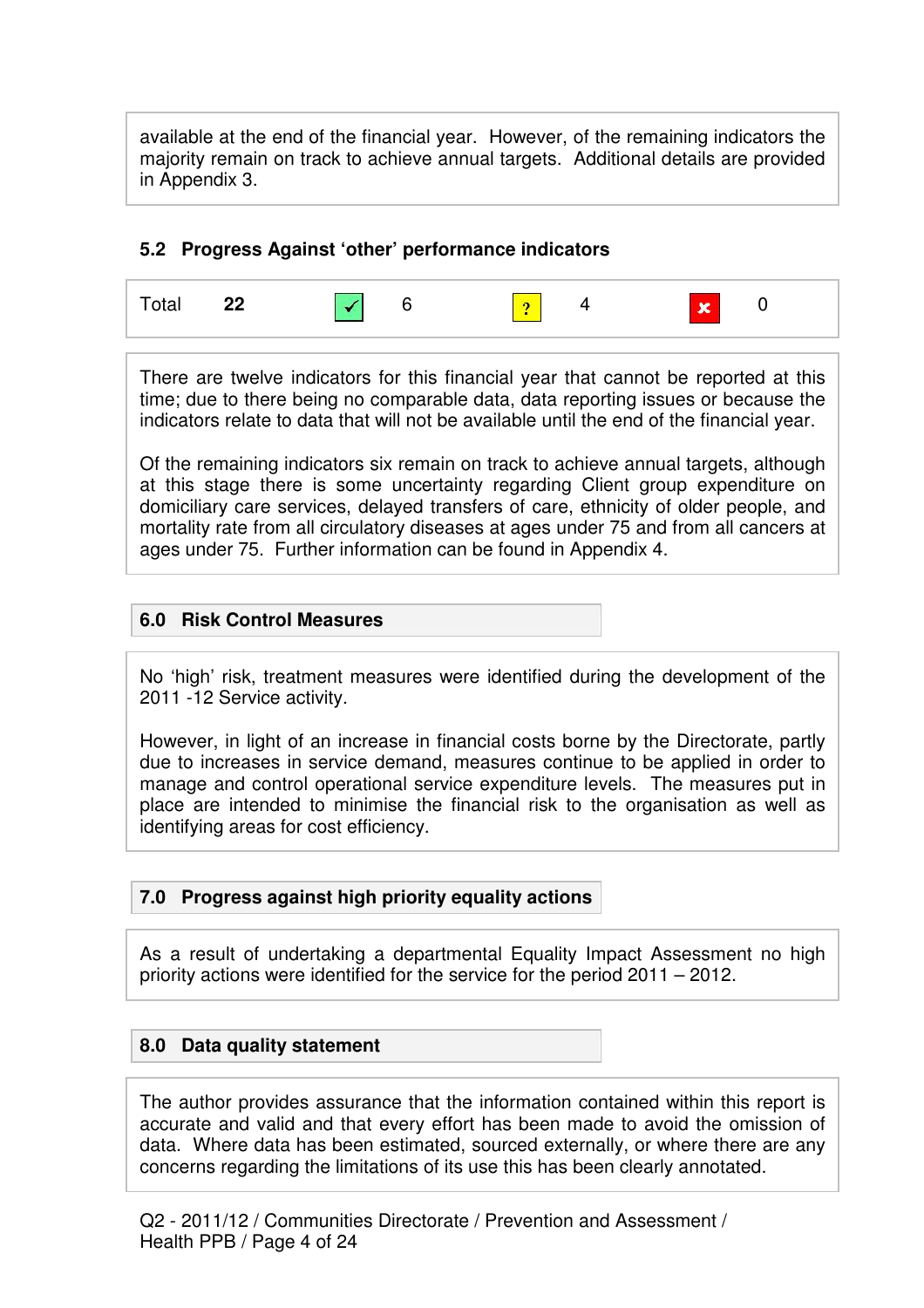# **9.0 Appendices**

Appendix 1 Progress against 'key' objectives / milestones Appendix 2 Progress against 'other' objectives / milestones Appendix 3 Progress against 'key' performance indicators Appendix 4 Progress against 'other' performance indicators Appendix 5 Financial Statement Appendix 6 Explanation of use of symbols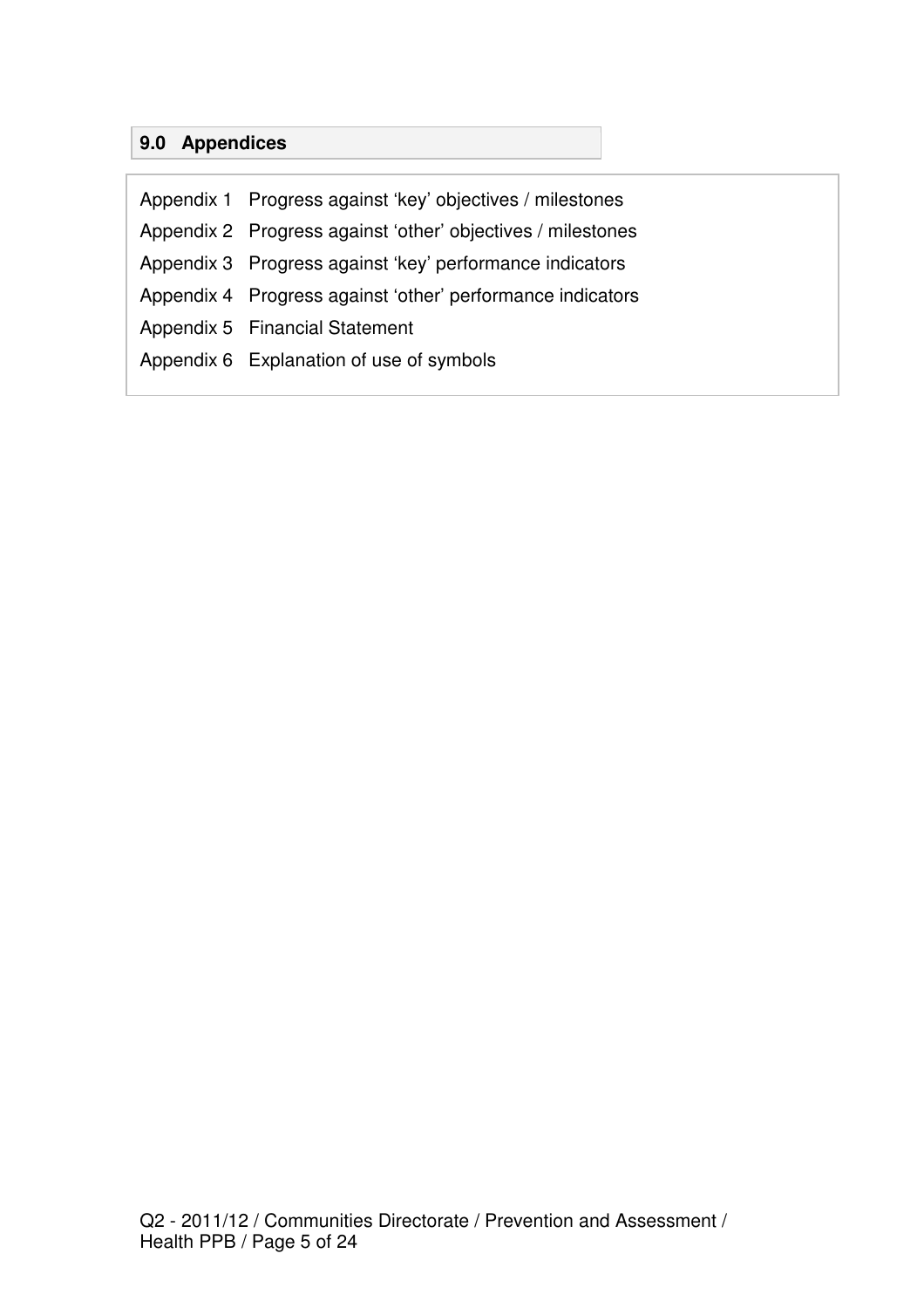# **Appendix 1: Progress Against 'key' objectives / milestones**

| Ref                   | <b>Objective</b>                                                                                               |
|-----------------------|----------------------------------------------------------------------------------------------------------------|
| <b>Service</b>        | Working in partnership with statutory and non statutory organisations, evaluate, plan, commission and redesign |
| <b>Objective: PA1</b> | services to ensure that they meet the needs and improve outcomes for vulnerable people                         |

| <b>Milestones</b>                                                                                                                                                        | <b>Progress</b><br>Q <sub>2</sub> | <b>Supporting Commentary</b>                                                                                                                                                                                                                                                             |
|--------------------------------------------------------------------------------------------------------------------------------------------------------------------------|-----------------------------------|------------------------------------------------------------------------------------------------------------------------------------------------------------------------------------------------------------------------------------------------------------------------------------------|
| implementation<br>of<br>the<br>Early<br>Commence<br>Intervention/Prevention<br>Strategy<br>improve<br>to<br>outcomes for Older People in Halton. Mar 2012.<br>(AOF6 & 7) | $\prec$                           | Project plan has been developed and implementation of the 19<br>areas is currently on target. This is being managed through the<br>Prevention and Early Intervention Steering group. Performance<br>will also be submitted through the Health Policy and<br>Performance Board.           |
| Commence implementation of Telecare strategy and<br>action plan. Mar 2012. (AOF 6 & 7)                                                                                   |                                   | The Telecare Implementation Group has been established and<br>recruitment to the Telecare team is ongoing. The<br>implementation of the strategy is on target.                                                                                                                           |
| Continue to establish effective arrangements across<br>the whole of adult social care to deliver self directed<br>support and personal budgets. Mar 2012 (AOF6)          | $\blacktriangledown$              | Effective arrangements have been established and incorporated<br>in care management arrangements. Further development is<br>underway within Intermediate Care services and an audit of Self<br>Directed Support is being undertaken to ensure learning is<br>incorporated into practice. |
| <b>Review</b><br>evaluate<br>arrangements<br>and<br>new<br>tor<br>integrated hospital discharge. Mar 2012. (AOF 6&7)                                                     |                                   | Reviews of both services completed. Whiston Team will now<br>include complex discharge and pathways into Intermediate<br>Care. Warrington Team is strengthening its management and<br>performance reporting frameworks.                                                                  |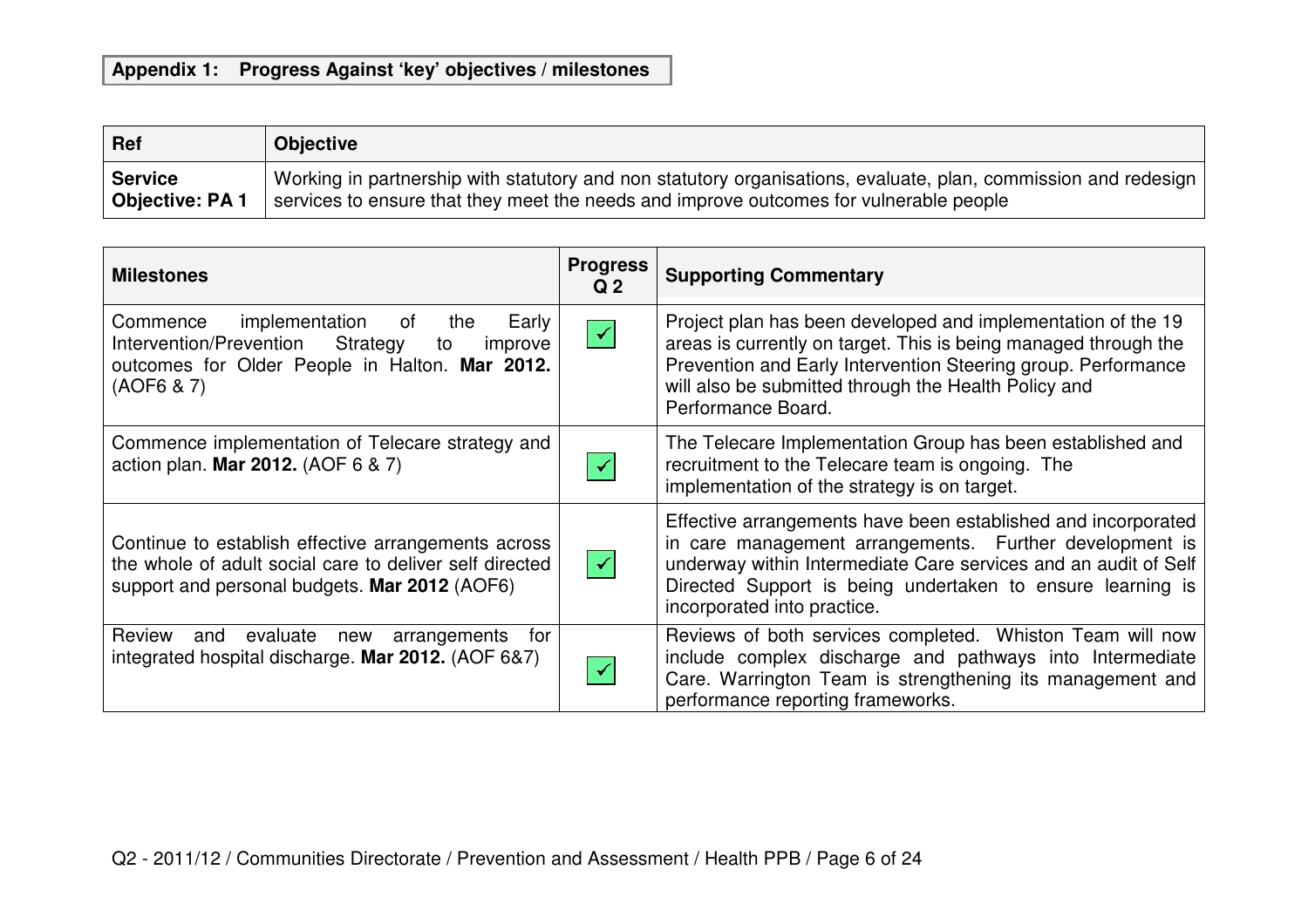# **Appendix 1: Progress Against 'key' objectives / milestones**

| Ref                                                     | <b>Objective</b>                                                                                                                                                                                         |
|---------------------------------------------------------|----------------------------------------------------------------------------------------------------------------------------------------------------------------------------------------------------------|
| <b>Service</b><br><b>Objective: PA 1</b><br>(Continued) | Working in partnership with statutory and non statutory organisations, evaluate, plan, commission and redesign<br>services to ensure that they meet the needs and improve outcomes for vulnerable people |

| <b>Milestones</b>                                                               | <b>Progress</b><br>Q <sub>2</sub> | <b>Supporting Commentary</b>                                                                                                                                                                                                                                                                                                                                                                                                                   |
|---------------------------------------------------------------------------------|-----------------------------------|------------------------------------------------------------------------------------------------------------------------------------------------------------------------------------------------------------------------------------------------------------------------------------------------------------------------------------------------------------------------------------------------------------------------------------------------|
| Commence implementation of Business Plan for Oak<br>meadow. Mar 2012. (AOF 6&7) |                                   | The Business Plan for Oak Meadow has been completed and<br>agreed at Executive Board. Working groups have been<br>established to implement the business plan.<br>There have been changes to the bed base to support the<br>development of intermediate care and there is a refurbishment<br>plan, which will support the development of Oak Meadow as a<br>hub for a range of community based services and a venue for<br>local groups to use. |

| $ $ Ref         | <b>Objective</b>                                                                                       |
|-----------------|--------------------------------------------------------------------------------------------------------|
| <b>Service</b>  | To address air quality in areas in Halton where ongoing assessments have exceeded national air quality |
| Objective: PA 2 | standards set out under the Environment Act 1995, in consultation with all relevant stakeholders       |

| <b>Milestones</b>                                             | Q <sub>2</sub> | <b>Progress   Supporting Commentary</b>                                                 |
|---------------------------------------------------------------|----------------|-----------------------------------------------------------------------------------------|
| Develop Air Quality Action Plan. April 2011-<br>December 2012 |                | Preparation of the plan is underway and progress is according  <br>to the schedule set. |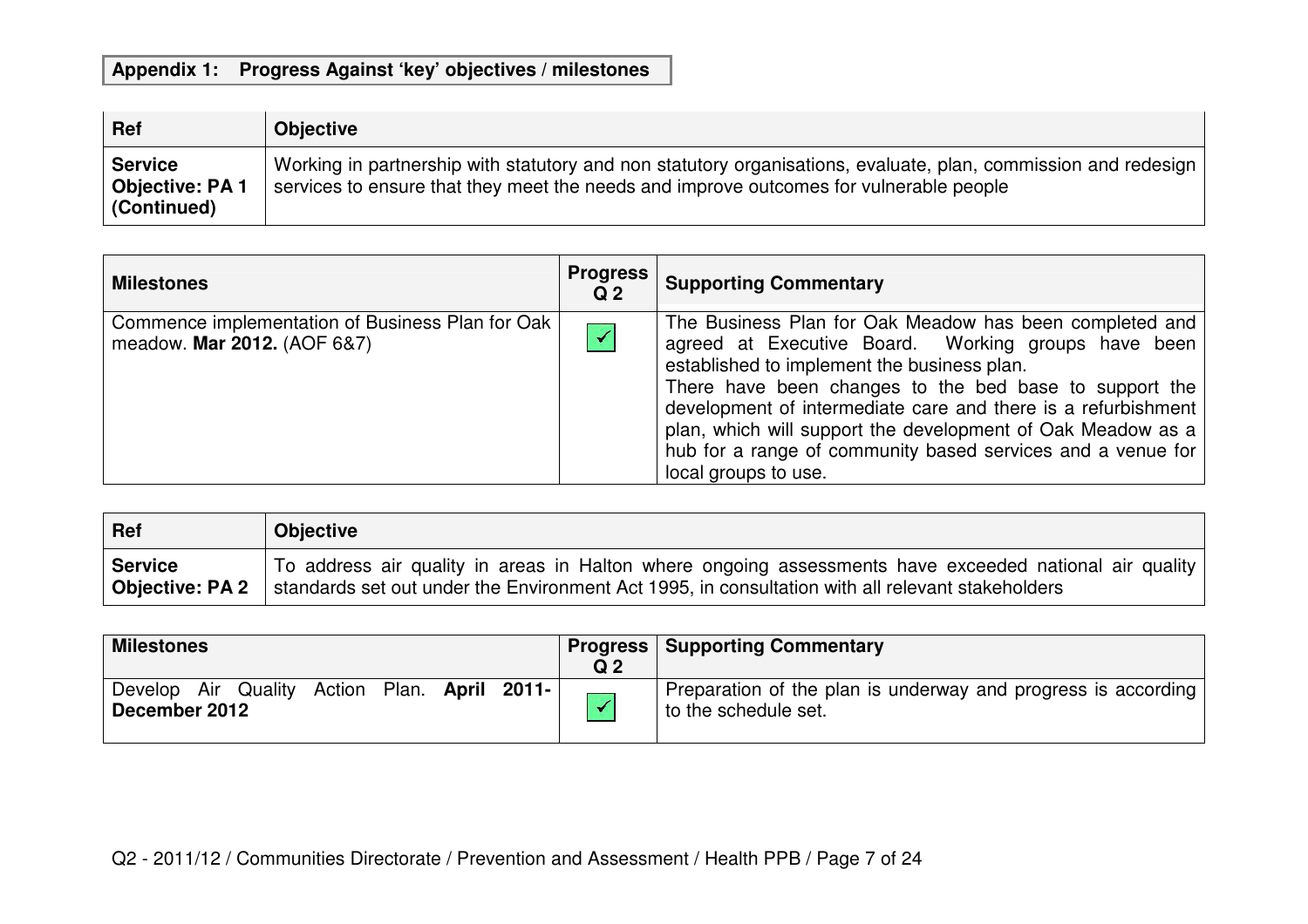# **Appendix 2: Progress Against 'other' objectives / milestones**

| $ $ Ref         | <b>Objective</b>                                                                                               |
|-----------------|----------------------------------------------------------------------------------------------------------------|
| Service         | Working in partnership with statutory and non statutory organisations, evaluate, plan, commission and redesign |
| Objective: PA 1 | services to ensure that they meet the needs and improve outcomes for vulnerable people                         |

| <b>Milestones</b>                                                                                                                                                                                                         | <b>Progress</b><br>Q <sub>2</sub> | <b>Supporting Commentary</b>                                                                                                                                                                                                                                                                            |
|---------------------------------------------------------------------------------------------------------------------------------------------------------------------------------------------------------------------------|-----------------------------------|---------------------------------------------------------------------------------------------------------------------------------------------------------------------------------------------------------------------------------------------------------------------------------------------------------|
| Implement recommendations of the QIPP Review to<br>ensure the Intermediate Care Service is meeting the<br>requirements of the community of Halton. Sept 2011.<br>(AOFZ)                                                   | $\checkmark$                      | This work continues with St Helens Council, Halton and St<br>Helens PCT, Bridgewater Community Healthcare Trust and<br>Warrington and Whiston Halton Hospitals.                                                                                                                                         |
| Develop a Business Plan to ensure that the Re-<br>ablement service is meeting the requirements of the<br>community of Halton. Mar 2012. (AOF6 & 7)                                                                        |                                   | Business Plan in Development.                                                                                                                                                                                                                                                                           |
| Review Halton Home Improvement & Independent<br>Living Service (HHIILS) to ensure 'fit for purpose'.<br>Mar 2012. (AOF6 & 7)                                                                                              |                                   | Review commenced April 2011 with an initial scoping exercise.                                                                                                                                                                                                                                           |
| Continue to monitor activity of the joint Social Care in<br>Practice (SCIP) service developed with Runcorn<br>Practice Based Commissioning (PBC), to ensure<br>services are effectively delivered. Mar 2012 (AOF2 &<br>4) | $\checkmark$                      | The Practice Based Commissioning Consortium agreed this<br>project being funded for a further two years. There are renewed<br>contract arrangements in place. Staff have now been recruited<br>to the service The service is monitored with agreed outcomes<br>set out in the contractual arrangements. |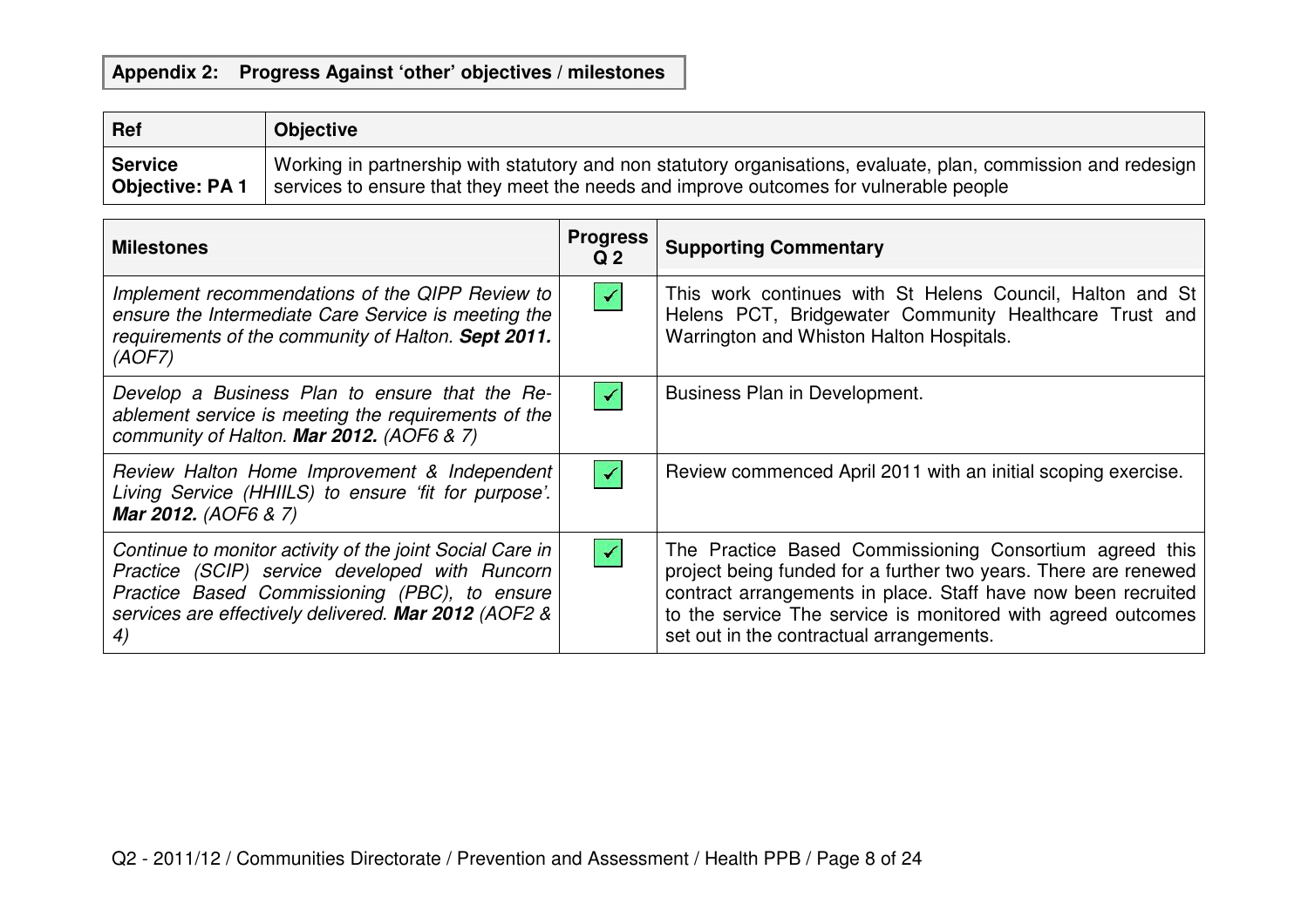# **Appendix 2: Progress Against 'other' objectives / milestones**

| Ref                   | <b>Objective</b>                                                                                               |
|-----------------------|----------------------------------------------------------------------------------------------------------------|
| <b>Service</b>        | Working in partnership with statutory and non statutory organisations, evaluate, plan, commission and redesign |
| <b>Objective: PA1</b> | services to ensure that they meet the needs and improve outcomes for vulnerable people                         |

| <b>Milestones</b>                                                                                                                       | <b>Progress</b><br>Q <sub>2</sub> | <b>Supporting Commentary</b>                                                                                                                                                                                                                                                                                                                                                                                                                                                                                                                                                                                                                                                                                                                                                                                                                  |
|-----------------------------------------------------------------------------------------------------------------------------------------|-----------------------------------|-----------------------------------------------------------------------------------------------------------------------------------------------------------------------------------------------------------------------------------------------------------------------------------------------------------------------------------------------------------------------------------------------------------------------------------------------------------------------------------------------------------------------------------------------------------------------------------------------------------------------------------------------------------------------------------------------------------------------------------------------------------------------------------------------------------------------------------------------|
| Implement the Local Affordable Warmth Strategy, in<br>order to reduce fuel poverty and health inequalities.<br><b>Mar 2012.</b> (AOF 7) | $\blacktriangledown$              | A number of front line staff from the Council and a range of<br>partner agencies has received training in the issues surrounding<br>fuel poverty and where to signpost for possible solutions. In<br>addition, the trainer has attended team meetings at Halton<br>People into Jobs and Affinity Sutton Housing Association.<br>Plans are in place to attend future team meetings in the Older<br>People's Team Widnes, Mental Health Outreach Team and the<br>Think Family Team. An e-learning package is being developed<br>by the Corporate Training Team in consultation with Energy<br>Projects Plus and a Marketing Strategy is in the process of<br>being developed. An article has been placed in the Private<br>Landlords e-newsletter advising of the help and support<br>available to heat and insulate their tenanted properties. |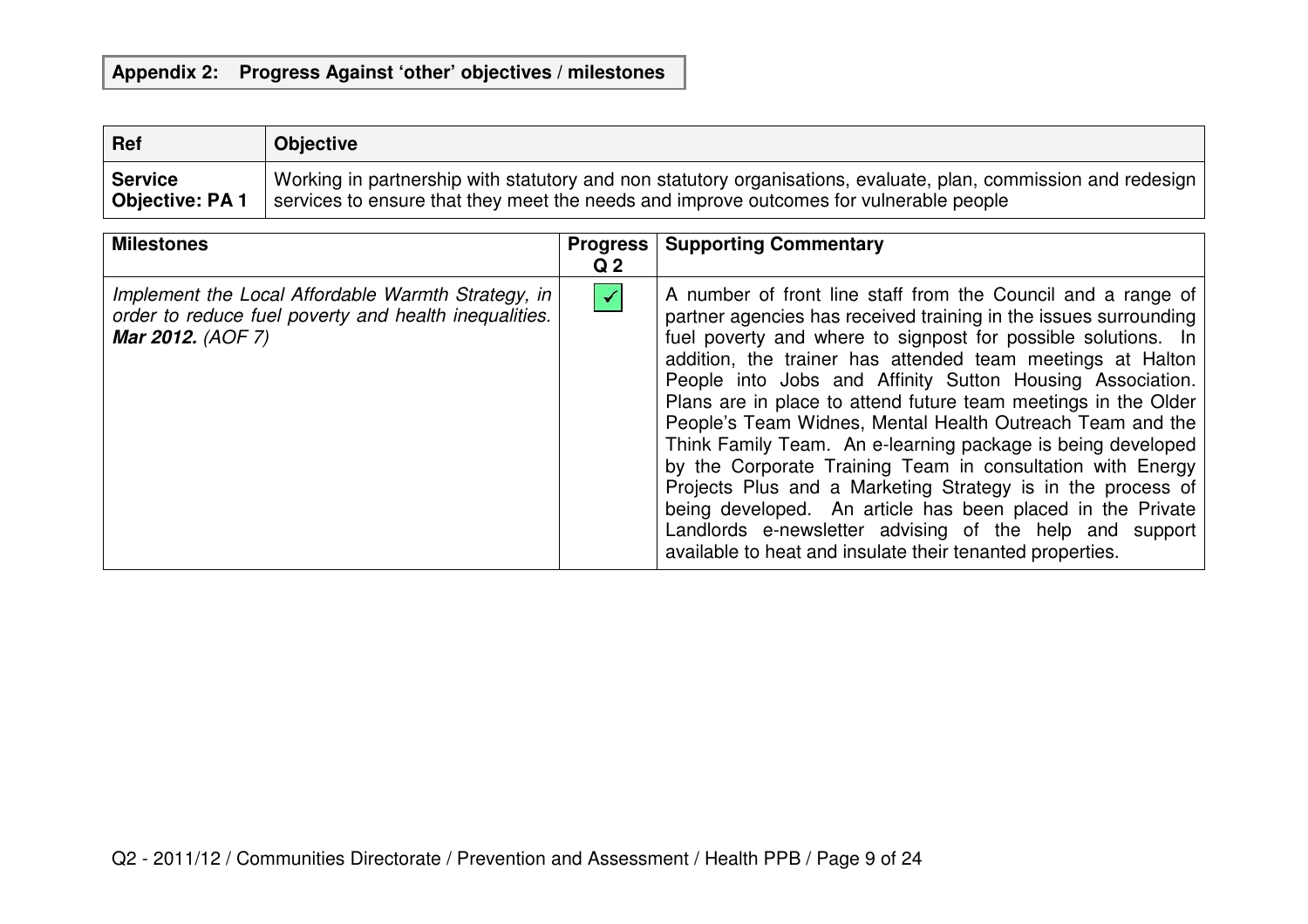# **Appendix 2: Progress Against 'other' objectives / milestones**

| Ref                    | <b>Objective</b>                                                                                       |
|------------------------|--------------------------------------------------------------------------------------------------------|
| <b>Service</b>         | To address air quality in areas in Halton where ongoing assessments have exceeded national air quality |
| <b>Objective: PA 2</b> | standards set out under the Environment Act 1995, in consultation with all relevant stakeholders       |

| <b>Milestones</b>                                                                      | <b>Progress</b><br>Q <sub>2</sub> | <b>Supporting Commentary</b>                                                        |
|----------------------------------------------------------------------------------------|-----------------------------------|-------------------------------------------------------------------------------------|
| Formal consultation and consequent development of<br>Air Quality Action Plan. Jan 2012 | $\blacktriangledown$              | Action plan is being drafted and will be ready for consultation in<br>January 2012. |
| Publication of the Air Quality Action Plan March<br>2017                               | $\checkmark$                      | Publication on schedule.                                                            |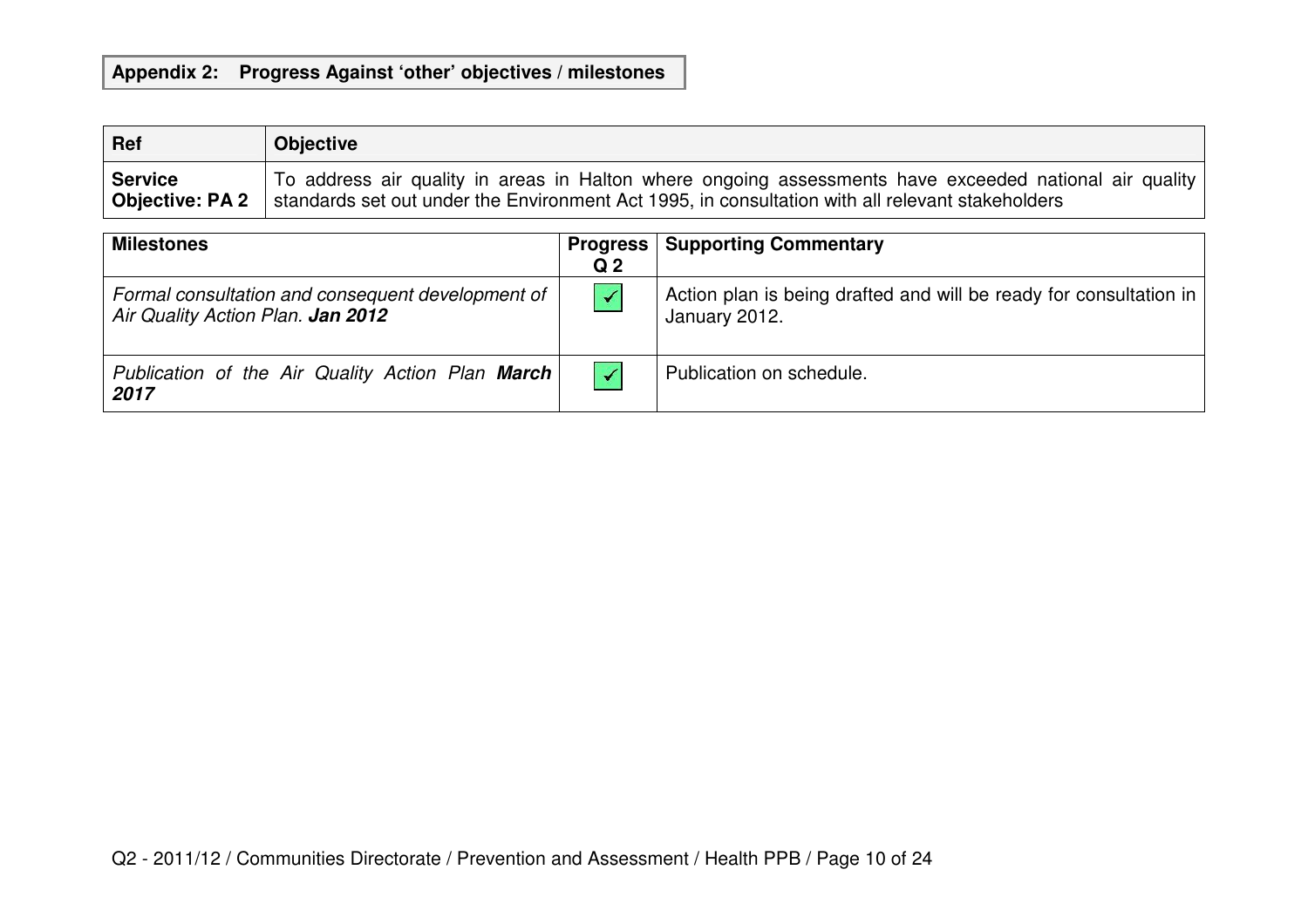| <b>Ref</b> | <b>Description</b> | Actual<br>2010/11 | Target<br>2011/12 | <b>Quarter 2</b> | <b>Current</b><br><b>Progress</b> | <b>Direction</b><br>of Travel | <b>Supporting Commentary</b> |
|------------|--------------------|-------------------|-------------------|------------------|-----------------------------------|-------------------------------|------------------------------|
|------------|--------------------|-------------------|-------------------|------------------|-----------------------------------|-------------------------------|------------------------------|

| <b>Cost &amp; Efficiency</b> |                                                                                                                       |       |                            |       |                      |                     |                                                                                                                                                                                   |
|------------------------------|-----------------------------------------------------------------------------------------------------------------------|-------|----------------------------|-------|----------------------|---------------------|-----------------------------------------------------------------------------------------------------------------------------------------------------------------------------------|
| <b>PA 1</b>                  | <b>Numbers</b><br>0f<br>people<br>receiving<br>Intermediate<br>Care per 1,000 population<br>$(65+)$ (Previously EN 1) | 98.07 | 99                         | 47.8% | $\blacktriangledown$ |                     | This is a cumulative figure and<br>equates to 403 people in receipt of<br>intermediate care in the 65+ age<br>bracket for this quarter.                                           |
| <b>PA5</b>                   | Percentage of people fully<br>independent on discharge<br>from intermediate<br>care/reablement services               | N/A   | 40%<br>(New<br>Indicator). | 42%   | Refer to<br>comment  | Refer to<br>comment | Quarter 2 figure may need to be<br>revised due to data issues. This is a<br>new indicator for this financial year;<br>therefore no comparison can be<br>made from previous years. |

| <b>Service Delivery</b> |                                                       |     |     |    |  |                                                                                                                                       |
|-------------------------|-------------------------------------------------------|-----|-----|----|--|---------------------------------------------------------------------------------------------------------------------------------------|
| <u>PA 6</u>             | Number of people receiving<br>Telecare Levels 2 and 3 | 166 | 164 | 44 |  | A continued increase in referrals and<br>subsequent connection onto service<br>indicates that target for the year will<br>be achieved |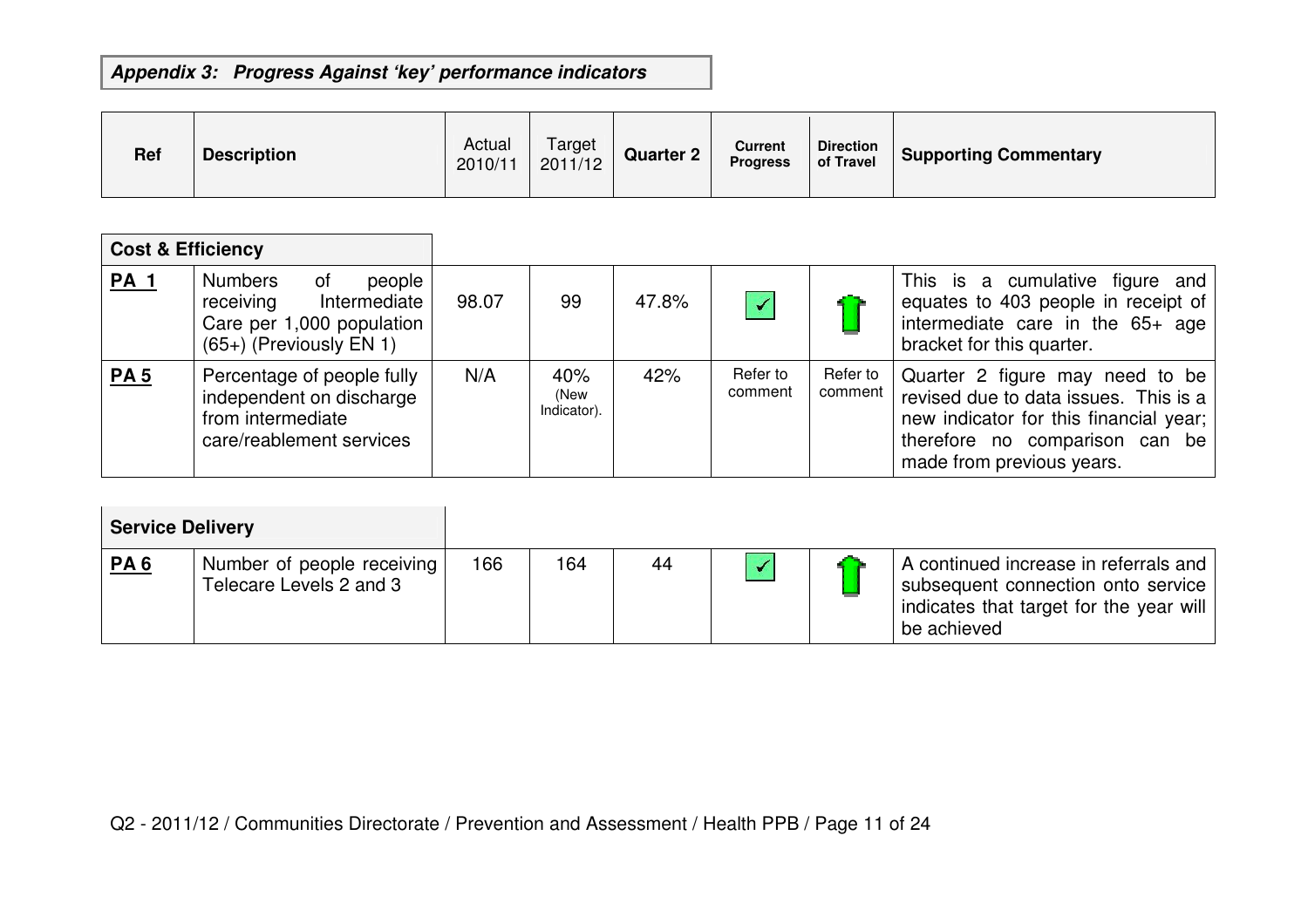| Ref          | <b>Description</b>                                                                                                                                     | Actual<br>2010/11 | Target<br>2011/12 | <b>Quarter 2</b>    | <b>Current</b><br><b>Progress</b> | <b>Direction</b><br>of Travel | <b>Supporting Commentary</b>                                                                                                                                                                                  |
|--------------|--------------------------------------------------------------------------------------------------------------------------------------------------------|-------------------|-------------------|---------------------|-----------------------------------|-------------------------------|---------------------------------------------------------------------------------------------------------------------------------------------------------------------------------------------------------------|
| Quality      |                                                                                                                                                        |                   |                   |                     |                                   |                               |                                                                                                                                                                                                               |
| <b>PA 14</b> | % of items of equipment<br>and adaptations delivered<br>working<br>within 7<br>days<br>(Previously CCS 5)                                              | 96.65             | 96                | 97.72               | $\blacktriangledown$              |                               | The quarter 2 figure does not include<br>Deafness Resource Centre (DRC)<br>equipment due to data issues.                                                                                                      |
| <b>PA18</b>  | a) % of scheduled Local Air<br>Pollution Control audits<br>carried out<br>b) % of Local Air Pollution<br>Control Audits<br>being<br>broadly compliant. |                   | New<br>Indicator  | Refer to<br>comment | $\overline{?}$                    | Refer to<br>comment           | This is a new indicator for<br>this<br>financial<br>therefore<br>year;<br>no<br>comparison can be made<br>from<br>previous years. This is an annual<br>target and will be reported at the end<br>of the year. |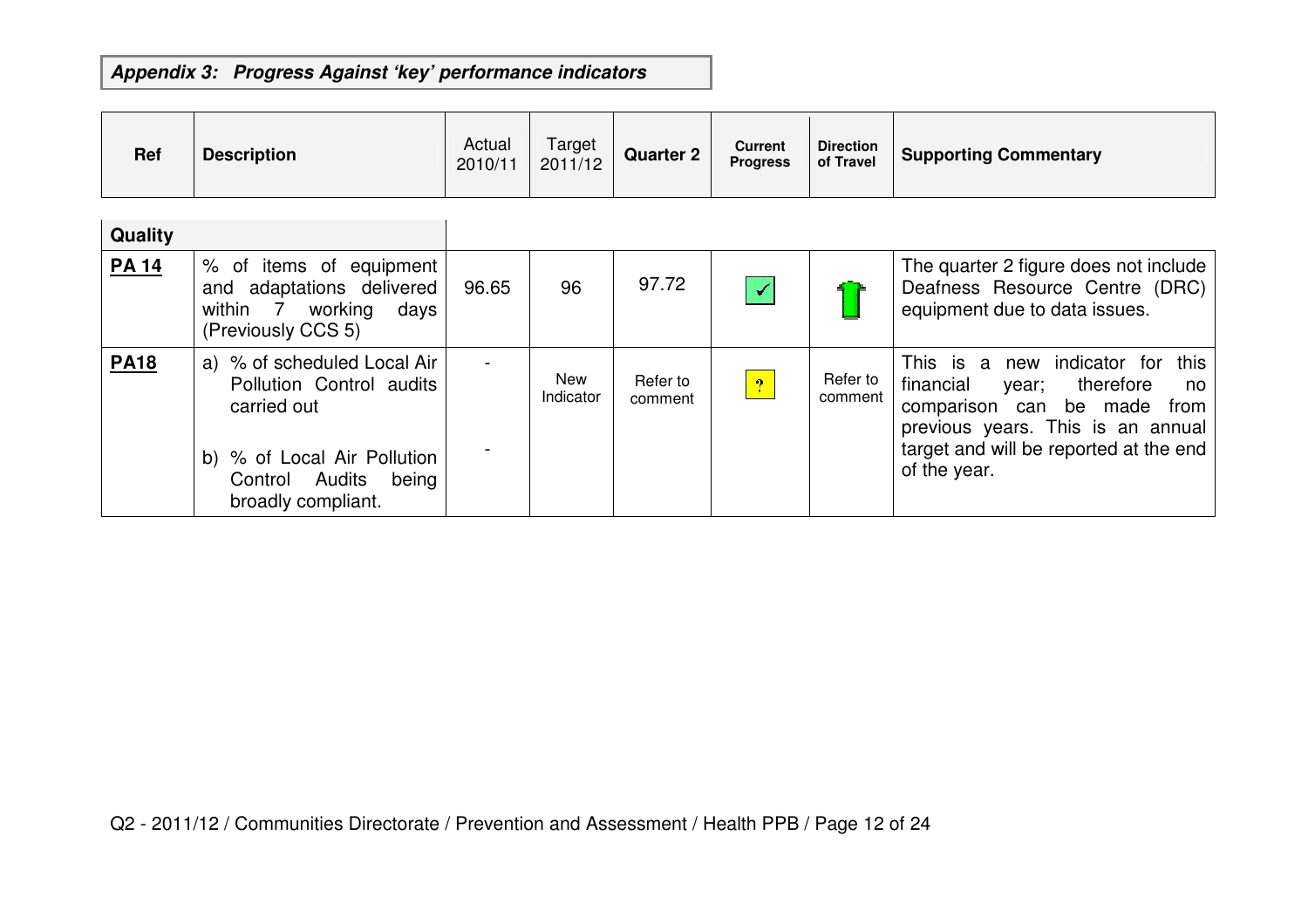| <b>Ref</b> | <b>Description</b> | Actual<br>2010/11 | Target<br>2011/12 | <b>Quarter 2</b> | <b>Current</b><br><b>Progress</b> | <b>Direction</b><br>of Travel | <b>Supporting Commentary</b> |
|------------|--------------------|-------------------|-------------------|------------------|-----------------------------------|-------------------------------|------------------------------|
|------------|--------------------|-------------------|-------------------|------------------|-----------------------------------|-------------------------------|------------------------------|

| <b>Cost &amp; Efficiency</b> |                                                                                                                              |     |                               |         |                     |                     |                                                                                                                                                                                                          |
|------------------------------|------------------------------------------------------------------------------------------------------------------------------|-----|-------------------------------|---------|---------------------|---------------------|----------------------------------------------------------------------------------------------------------------------------------------------------------------------------------------------------------|
| <b>PA2</b>                   | Percentage of client group<br>expenditure (OP/ILS) spent<br>on domiciliary care services<br>(Previously PCS3)                | 33% | 28%                           | 33%     | 2                   |                     | Whilst the percentage has remained<br>the same from 10/11, the target is<br>may not be achieved due to<br>increases in service demand.                                                                   |
| PA <sub>3</sub>              | 0f<br>Percentage<br>people<br>referred to<br>intermediate<br>care/reablement<br>who<br>progressed to<br>receive a<br>service |     | 60%<br>(New<br>Indicator)     | 65%     | Refer to<br>comment | Refer to<br>comment | Services remain on track and have<br>achieved target this quarter.<br>This is a new indicator for<br>this<br>financial<br>therefore<br>year;<br>no.<br>comparison can be made<br>from<br>previous years. |
| PA <sub>4</sub>              | Average length of stay for<br>those<br>accessing<br>intermediate<br>care/reablement services                                 |     | 34 days<br>(New<br>Indicator) | 28 Days | Refer to<br>comment | Refer to<br>comment | indicator for<br>this<br>This is<br>a<br>new<br>financial<br>therefore<br>year;<br>no.<br>be made<br>comparison<br>can<br>from<br>previous years.                                                        |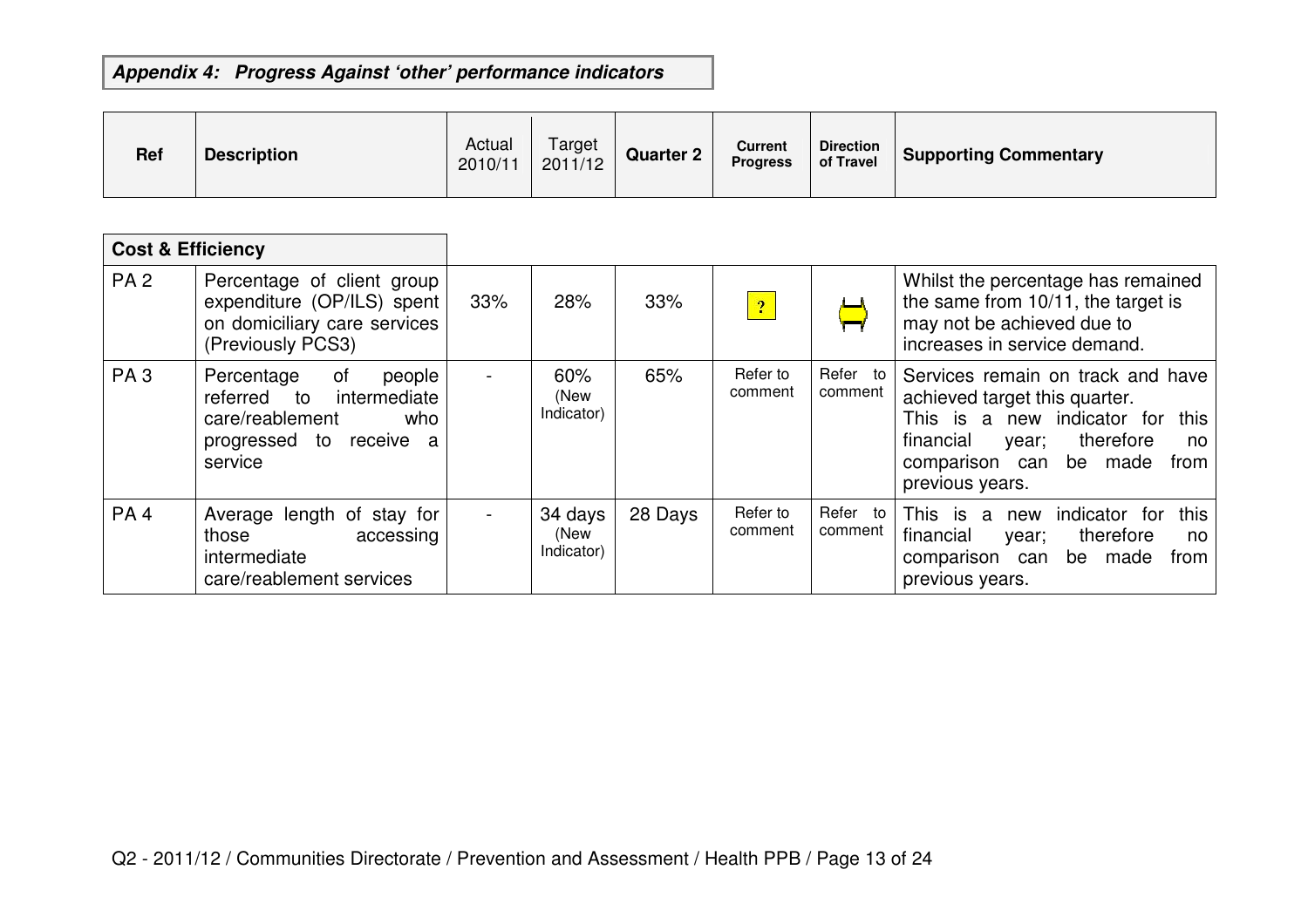| <b>Ref</b>              | <b>Description</b>                                                                                                                                                              | Actual<br>2010/11 | Target<br>2011/12 | <b>Quarter 2</b> | <b>Current</b><br><b>Progress</b> | <b>Direction</b><br>of Travel | <b>Supporting Commentary</b>                                                                                  |
|-------------------------|---------------------------------------------------------------------------------------------------------------------------------------------------------------------------------|-------------------|-------------------|------------------|-----------------------------------|-------------------------------|---------------------------------------------------------------------------------------------------------------|
| <b>Service Delivery</b> |                                                                                                                                                                                 |                   |                   |                  |                                   |                               |                                                                                                               |
| PA <sub>7</sub>         | Admissions of Supported<br>Residents aged 18-64 into<br>residential/nursing<br>care<br>(Previously PCS 7)                                                                       | 0.13              | 0.4               | 0.0              | $\blacktriangledown$              |                               | There have been no admissions in<br>Q2.<br>A low figure indicators good<br>performance.                       |
| <b>PA10</b>             | Percentage of adults with<br><b>Disabilities</b><br>Learning<br>-in<br>Settled<br>accommodation<br>145<br><b>NI</b><br>(Previously<br>$\overline{\phantom{m}}$<br>Complex Care) | 92%               | 90%               | N/A              | N/A                               | N/A                           | Data for this indicator is not available<br>for Q2. It is expected that the data<br>will be available for Q3. |

| Quality      |                                                                                                                      |       |    |     |     |     |                                                                                                                                                                                                    |
|--------------|----------------------------------------------------------------------------------------------------------------------|-------|----|-----|-----|-----|----------------------------------------------------------------------------------------------------------------------------------------------------------------------------------------------------|
| <b>PA 15</b> | Percentage of<br>people<br>receiving a statement of<br>their needs and how they<br>will be met (Previously PCS<br>5) | 99.15 | 99 | N/A | N/A | N/A | Figure for quarter 2 cannot be<br>provided at this moment in time.<br>This is due to the changes of<br>recording carer services within the<br>Carefirst database system currently<br>taking place. |
| <b>PA 16</b> | Clients receiving a review<br>as a percentage of adult<br>clients receiving a service<br>(Previously PCS 6)          | 79.15 | 80 | N/A | N/A | N/A | Figure for quarter 2 cannot be<br>provided at this moment in time.<br>This is due to the changes of<br>recording carer services within the<br>Carefirst database system currently<br>taking place. |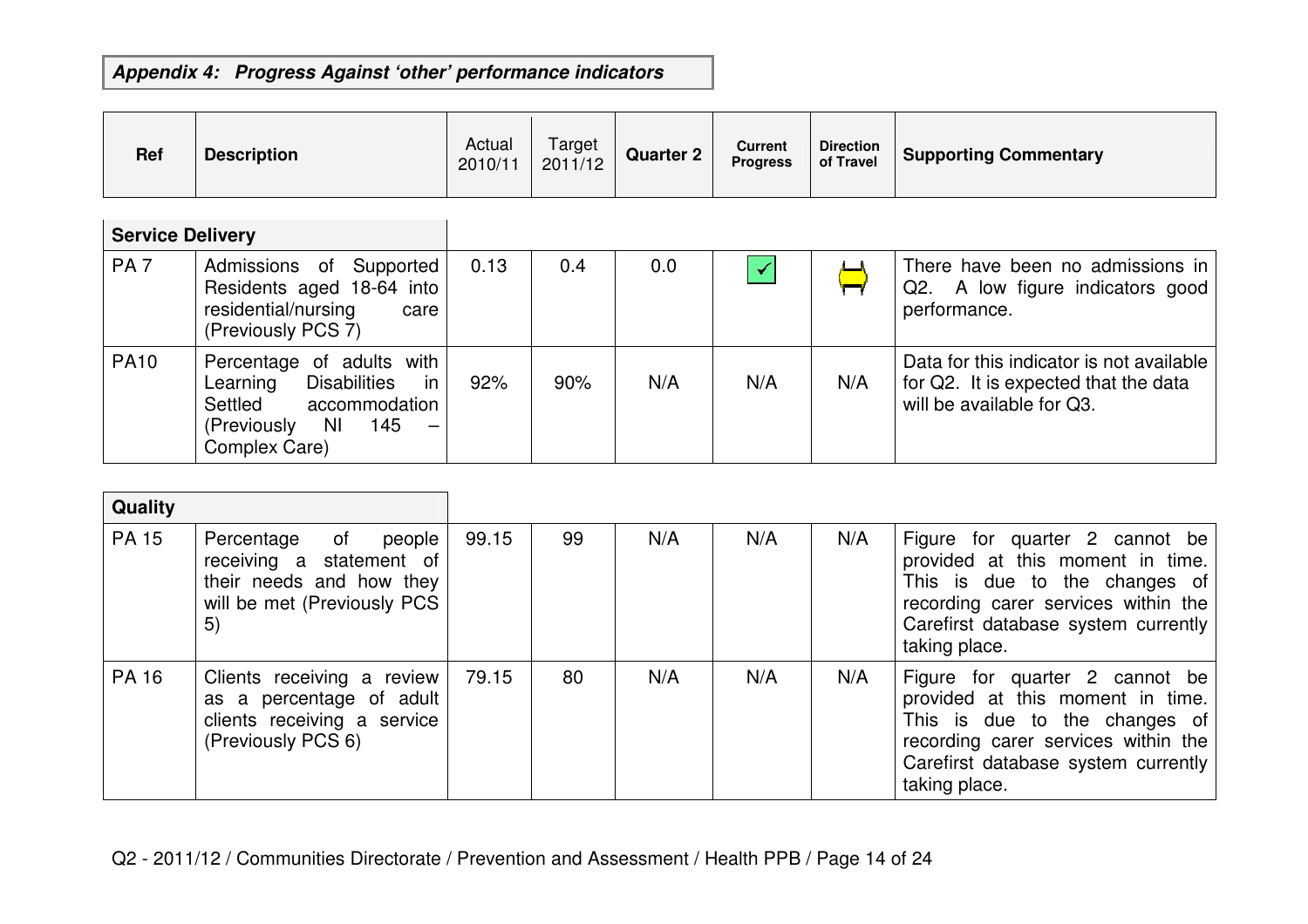| <b>Ref</b>         | <b>Description</b>                                                                                                                           | Actual<br>2010/11 | Target<br>2011/12 | <b>Quarter 2</b> | <b>Current</b><br><b>Progress</b> | <b>Direction</b><br>of Travel | <b>Supporting Commentary</b>                                                                                                                                                                                                                               |
|--------------------|----------------------------------------------------------------------------------------------------------------------------------------------|-------------------|-------------------|------------------|-----------------------------------|-------------------------------|------------------------------------------------------------------------------------------------------------------------------------------------------------------------------------------------------------------------------------------------------------|
| <b>Fair Access</b> |                                                                                                                                              |                   |                   |                  |                                   |                               |                                                                                                                                                                                                                                                            |
| <b>PA 21</b>       | Ethnicity of Older People<br>receiving<br>assessment<br>(Previously PCS 4b)                                                                  | 0.59              | 1.5               | 0.46             | $\boxed{?}$                       |                               | In Quarter 2 there was 1 client<br>ethnicity was other than<br>whose<br>white. This indicator is subject to<br>great fluctuation given the small<br>ethnic population in Halton.                                                                           |
| <b>PA 22</b>       | of<br>adults<br>Percentage<br>assessed in<br>where<br>year<br>ethnicity is not stated Key<br>threshold <10% (Previously<br>PCS <sub>4a</sub> | 0.9               | 0.5               | 4.27             |                                   |                               | The number of clients assessed<br>where ethnicity is not stated relates<br>to 26 clients, 7 more than the same<br>period last year. Exception reports<br>are produced of these clients for<br>teams to action to ensure target will<br>be met at year end. |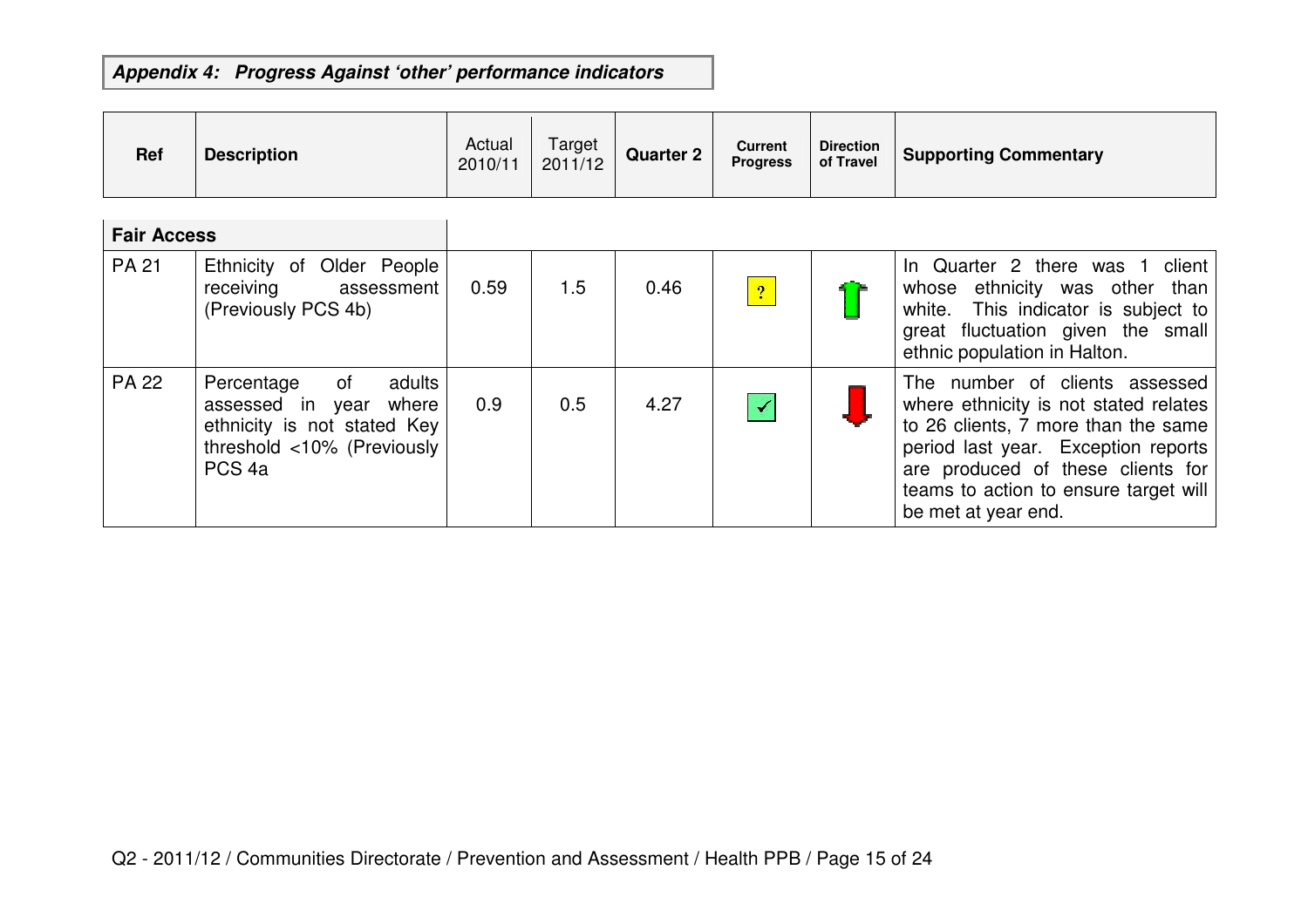| <b>Ref</b> | <b>Description</b> | Actual<br>2010/11 | Target<br>2011/12 | <b>Quarter 2</b> | <b>Current</b><br><b>Progress</b> | <b>Direction</b><br>of Travel | <b>Supporting Commentary</b> |
|------------|--------------------|-------------------|-------------------|------------------|-----------------------------------|-------------------------------|------------------------------|
|------------|--------------------|-------------------|-------------------|------------------|-----------------------------------|-------------------------------|------------------------------|

## **Area Partner National Indicators:**

The indicators below form part of the new National Indicator Set introduced on 1<sup>st</sup> April 2008. Responsibility for setting the target, and reporting performance data, will sit with one or more local partners. As data sharing protocols are developed, baseline information and targets will be added to this section.

| <b>PA 23</b> | All-age all cause mortality<br>rate (Previously NI 120)                                                | Male<br>853.1<br>Female<br>586.5 | Male<br>858.8<br>Female<br>627.1 | Male<br>825.7<br>Female<br>562.1 |                | Q1 data was updated on 09.09.2011 by<br>Public Health Intelligence Team (PHIT). Q2<br>data currently unavailable so situation at the<br>end of August 2011 used as a proxy. Male<br>and Female mortality continue to reduce<br>throughout 2011, although this data is<br>unverified and more deaths may yet be<br>registered. In Halton cancer and circulatory<br>diseases make up the biggest causes of<br>deaths so initiatives for these areas are<br>those that will have the largest impact on all<br>age all cause mortality deaths. In relation to<br>prevention tobacco control, alcohol, and<br>weight management programmes will have<br>the biggest impact on future prevalence of<br>chronic diseases which impact on all age all<br>cause mortality. |
|--------------|--------------------------------------------------------------------------------------------------------|----------------------------------|----------------------------------|----------------------------------|----------------|-------------------------------------------------------------------------------------------------------------------------------------------------------------------------------------------------------------------------------------------------------------------------------------------------------------------------------------------------------------------------------------------------------------------------------------------------------------------------------------------------------------------------------------------------------------------------------------------------------------------------------------------------------------------------------------------------------------------------------------------------------------------|
| <b>PA24</b>  | all<br>Mortality<br>from<br>rate<br>circulatory diseases at ages<br>(Previously NI<br>under 75<br>121) | 96.8                             | 91.8                             | 88.5                             | $\overline{?}$ | Q1 data was updated on 09.09.2011, by<br>Public Health Intelligence Team (PHIT).<br>Quarter 2 data not yet available so situation<br>at the end of August 2011 used as a proxy.<br>Performance continues to improve in<br>respect to this target, with a marginal<br>decrease in mortality due to circulatory<br>diseases since Q1.<br>We continue to<br>examine the data to understand the causes<br>of deaths, the age and where these deaths<br>have occurred to enable better targeting of                                                                                                                                                                                                                                                                    |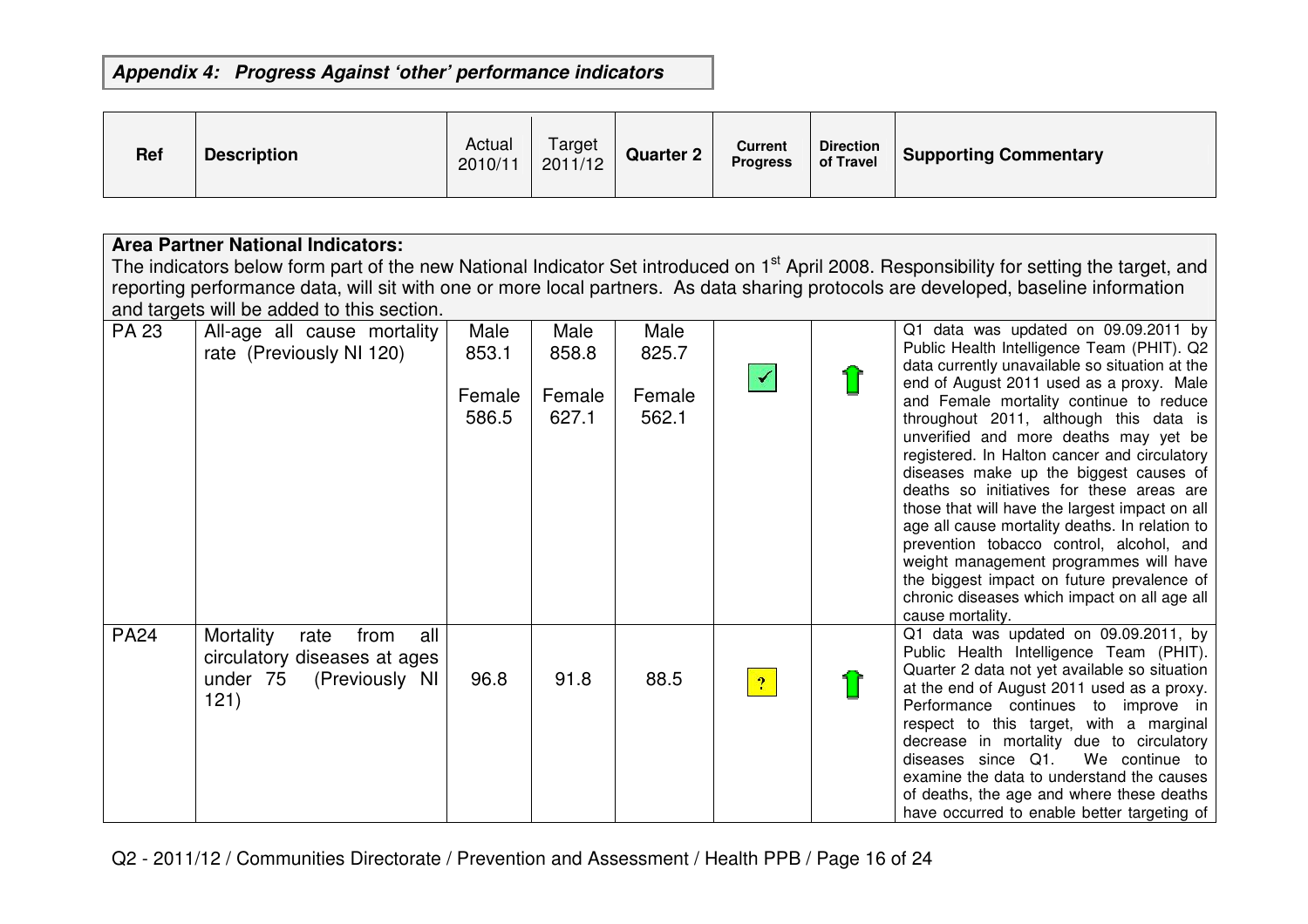| <b>Ref</b> | <b>Description</b> | Actual<br>2010/11 | Target<br>2011/12 | <b>Quarter 2</b> | <b>Current</b><br><b>Progress</b> | <b>Direction</b><br>of Travel | <b>Supporting Commentary</b> |
|------------|--------------------|-------------------|-------------------|------------------|-----------------------------------|-------------------------------|------------------------------|
|------------|--------------------|-------------------|-------------------|------------------|-----------------------------------|-------------------------------|------------------------------|

|             |                                                                                                                   |         |         |        |                | current programmes in place.                                                                                                                                                                                                                                                                                                                                                                                                                                                                                                                                                                                                                                                                                                                                                                                                                                                                                                                                                                                                                            |
|-------------|-------------------------------------------------------------------------------------------------------------------|---------|---------|--------|----------------|---------------------------------------------------------------------------------------------------------------------------------------------------------------------------------------------------------------------------------------------------------------------------------------------------------------------------------------------------------------------------------------------------------------------------------------------------------------------------------------------------------------------------------------------------------------------------------------------------------------------------------------------------------------------------------------------------------------------------------------------------------------------------------------------------------------------------------------------------------------------------------------------------------------------------------------------------------------------------------------------------------------------------------------------------------|
| <b>PA25</b> | Mortality from all cancers at<br>ages under 75 (Previously<br>NI 122)                                             | 149.5   | 145.0   | 145.2  | $\overline{?}$ | Q1 data was updated on 09.09.2011 by<br>Public Health Intelligence Team (PHIT).<br>Quarter 2 data not yet available so situation<br>at the end of August 2011 used as a proxy.<br>Halton's under 75 (un-validated) cancer<br>mortality figures have now shown a fall in<br>four successive quarters, but rates remain<br>higher than we want. The fall over the past<br>two years is about 5/100,000 each year.<br>This represents more than 5 lives saved<br>each year.<br>The introduction of Bowel Cancer Screening<br>and the local early detection efforts that are<br>under way, with improvements in treatment<br>and falls in smoking amongst men, are<br>amongst the most significant reasons for<br>the improvement.<br>We should welcome these encouraging<br>provisional figures,<br>without becoming<br>complacent: We must not stop activities<br>that have an evidence base, and we cannot<br>be sure that all of our preventive and early<br>detection activities are of sufficient scale or<br>breadth to make enough of a difference. |
| <b>PA26</b> | 16+ current smoking rate<br>prevalence – rate of quitters<br>population<br>100,000<br>per<br>(Previously NI 123). | 1223.00 | 1223.55 | 357.20 | ✔              | The Stop Smoking Service is meeting set<br>targets and we expect it to continue to do<br>In 2010/11 Halton had one of the<br>SO.<br>highest quit rates in the NW. 2010/11 data<br>has been updated with the verified annual<br>data, by Public Health Intelligence Team<br>(PHIT) on 05.09.2011.<br>Q1 & Q2 data is a snapshot as of                                                                                                                                                                                                                                                                                                                                                                                                                                                                                                                                                                                                                                                                                                                    |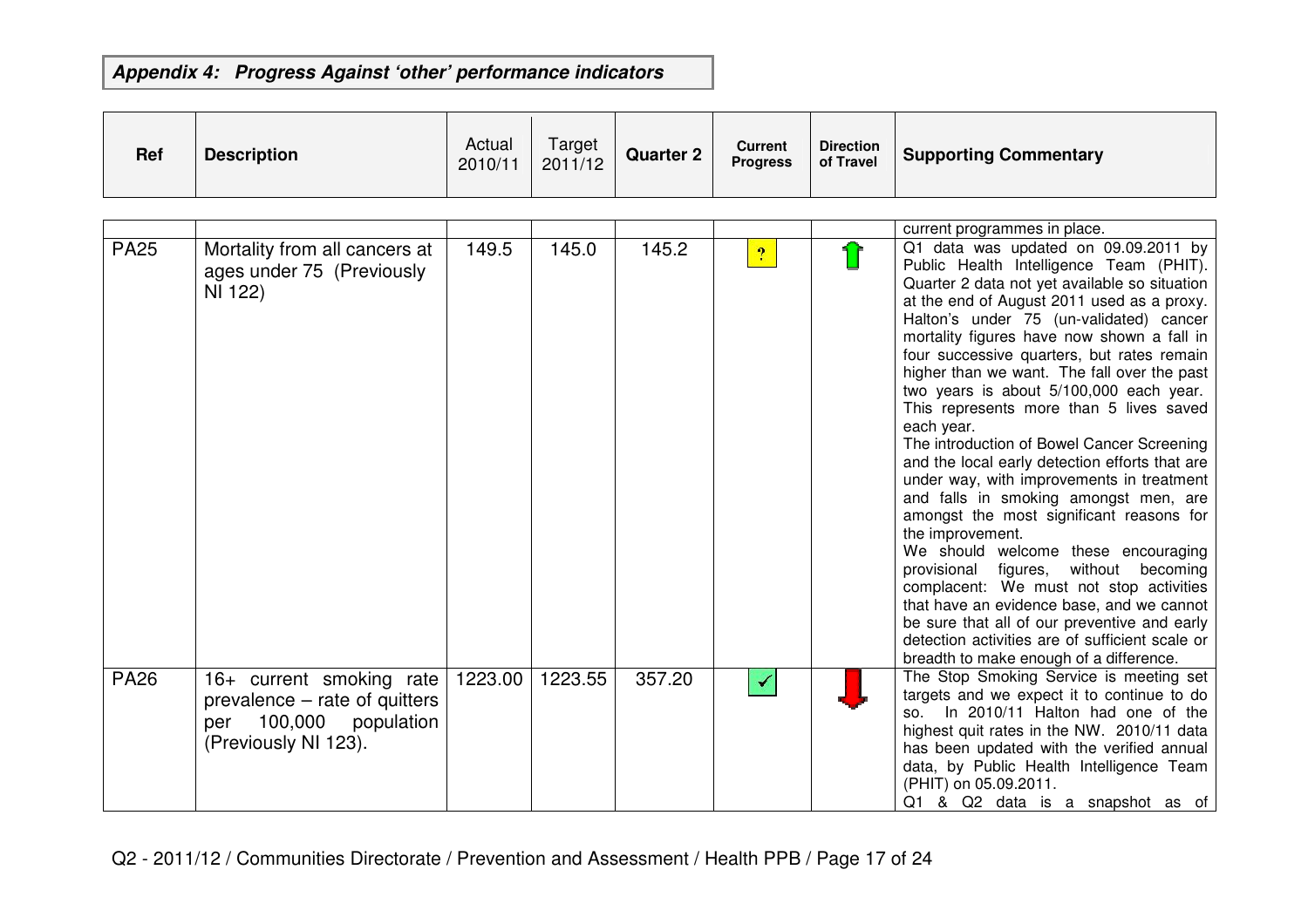| <b>Ref</b>   | <b>Description</b>                                                                                                                                    | Actual<br>2010/11 | Target<br>2011/12 | <b>Quarter 2</b> | <b>Current</b><br><b>Progress</b> | <b>Direction</b><br>of Travel | <b>Supporting Commentary</b>                                                                                                                                                                                                                                                                                                                                                                                                      |
|--------------|-------------------------------------------------------------------------------------------------------------------------------------------------------|-------------------|-------------------|------------------|-----------------------------------|-------------------------------|-----------------------------------------------------------------------------------------------------------------------------------------------------------------------------------------------------------------------------------------------------------------------------------------------------------------------------------------------------------------------------------------------------------------------------------|
|              |                                                                                                                                                       |                   |                   |                  |                                   |                               | 06.10.2011 and will be updated in the Q3<br>report. Both the rate per<br>100,000<br>population, as per the NI123 definition, and<br>the actual number of quitters have been<br>included as per the request made at the<br>Halton Health Partnership Performance<br>group meeting on 30.06.2011. Halton Stop<br>Smoking service is one of top performing<br>services in the country. It is expected we<br>will meet the Q4 target. |
| <b>PA 29</b> | Proportion of People using<br>Social Care who receive<br>self-directed support and<br>receiving Direct<br>those<br>Payments (1C) Previously<br>NI 130 | 26.98%            | 35%               | N/A              | N/A                               | N/A                           | Figure for quarter 2 cannot be<br>provided at this moment in time.<br>This is due to the changes of<br>recording carer services within the<br>Carefirst database system currently<br>taking place.                                                                                                                                                                                                                                |
| <b>PA 30</b> | Proportion of Adults with<br>Learning Disabilities in paid<br>employment (1E) Previously<br><b>NI146</b>                                              | 7%                | 7%                | 7.46%            | $\blacktriangledown$              |                               | Target exceeded. The number of<br>this quarter<br>adults<br>in<br>paid<br>employment is 30.                                                                                                                                                                                                                                                                                                                                       |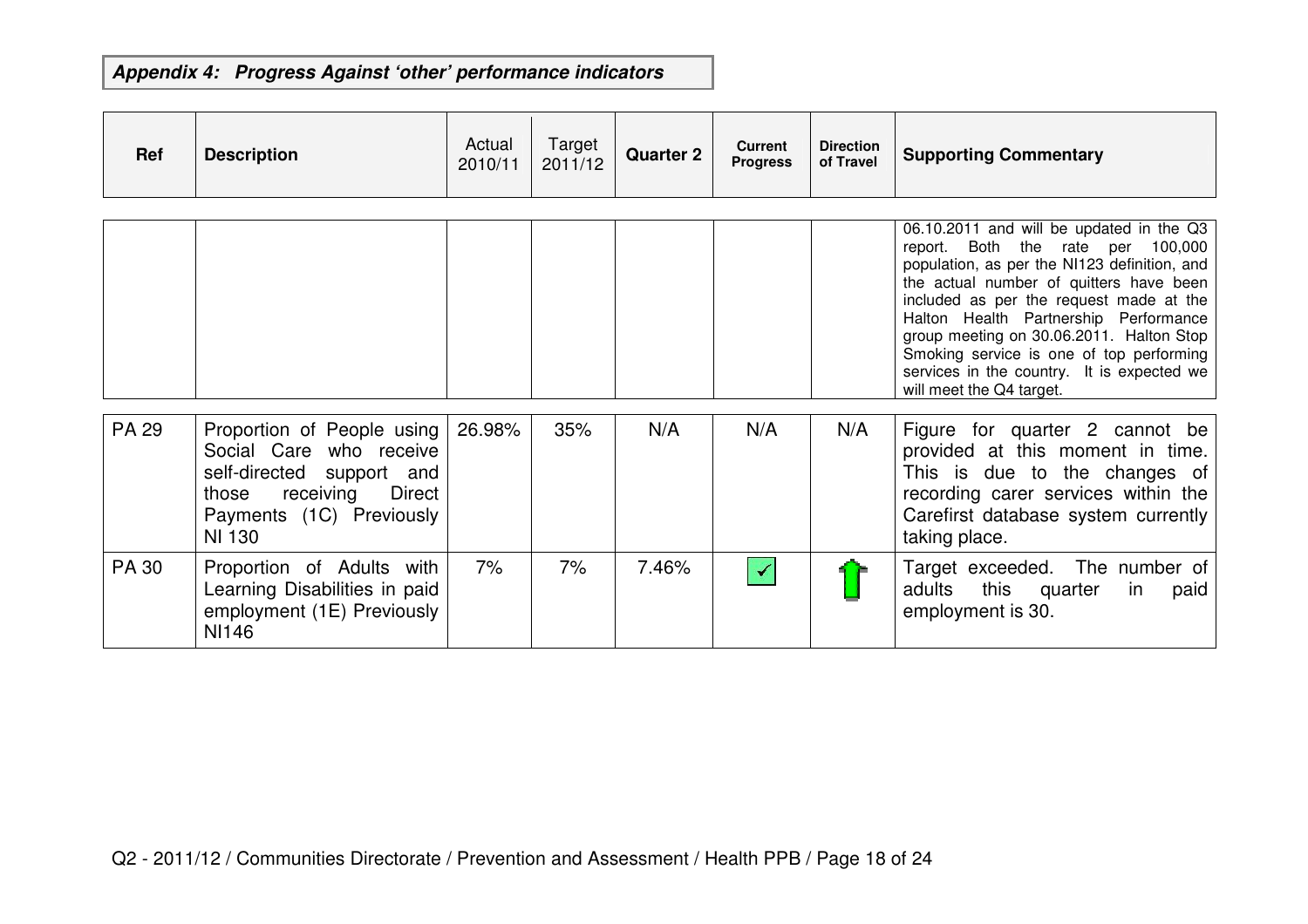| <b>Ref</b> | <b>Description</b>                                                                                                                                                                            | Actual<br>2010/11                      | Target<br>2011/12            | <b>Quarter 2</b>    | <b>Current</b><br><b>Progress</b> | <b>Direction</b><br>of Travel | <b>Supporting Commentary</b>                                                                                                                                                                                                                                   |
|------------|-----------------------------------------------------------------------------------------------------------------------------------------------------------------------------------------------|----------------------------------------|------------------------------|---------------------|-----------------------------------|-------------------------------|----------------------------------------------------------------------------------------------------------------------------------------------------------------------------------------------------------------------------------------------------------------|
| PA 31      | Permanent Admissions to<br>residential and nursing care<br>homes (18+) per 100,000<br>population (2A)                                                                                         | 105.05                                 | 108.74                       | 147.89              | Refer to<br>comment               | Refer to<br>comment           | This is a new indicator in that it<br>includes admissions in the $18+$ age<br>range rather than just the $65+$ age<br>This figure equates to 68<br>range.<br>people having permanently been<br>admitted to residential or nursing<br>home in the last quarter. |
| PA 32      | Proportion of Older People<br>(65 and over) who were still<br>home 91 days after<br>at<br>discharge from hospital into<br>rehabilitation<br>reablement/<br>services (2B) Previously NI<br>125 | 68.83%<br>(Up to<br>$31st$ Dec<br>2010 | 70%                          | Refer to<br>comment | Refer to<br>comment               | Refer to<br>comment           | The data is not reportable until the<br>end of the financial year $-$ following<br>collection, submission<br>and<br>the<br>assessment of the Adult Social Care<br>Combined Activity Return (ASC-<br>CAR) in May 2012.                                          |
| PA 33      | Delayed transfers of care<br>from hospital, and those<br>which are attributable to<br>adult social care (2C)<br>Previously NI 131 (Weekly<br>rate per 100,000 population<br>aged $18+$ )      | 4.27                                   | To be<br>confirmed<br>by PCT | 1.86                | $\blacktriangledown$              |                               | Q1 data has been updated, Q2 data<br>is not available. The situation at the<br>end of August has been used as a<br>proxy. The rate for Q2 is lower than<br>2010/11<br>the<br>which<br>rate<br>demonstrates an<br>improvement in<br>performance.                |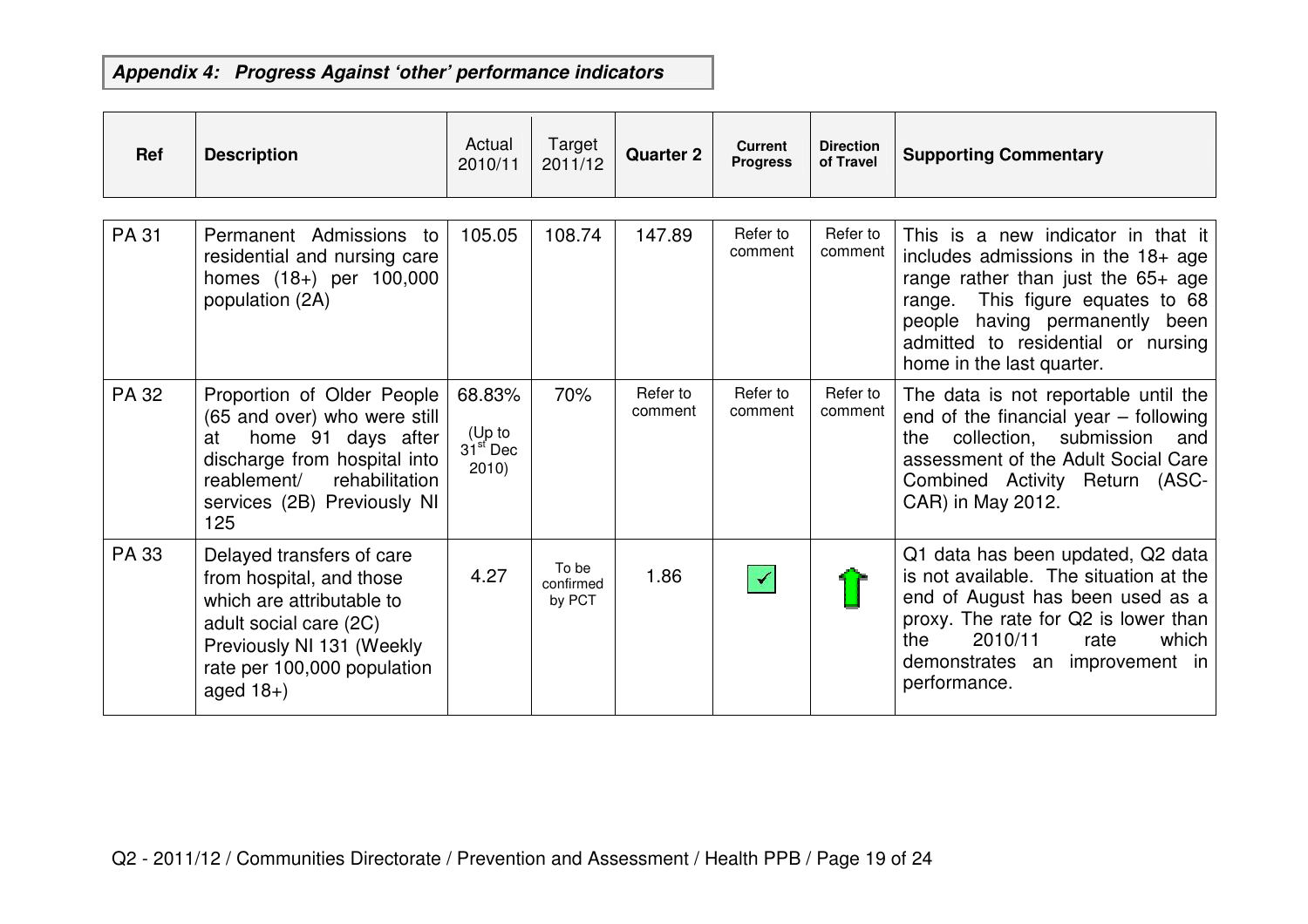| <b>Ref</b> | <b>Description</b> | Actual<br>2010/11 | Target<br>2011/12 | <b>Quarter 2</b> | <b>Current</b><br><b>Progress</b> | <b>Direction</b><br>of Travel | Supporting Commentary |
|------------|--------------------|-------------------|-------------------|------------------|-----------------------------------|-------------------------------|-----------------------|
|------------|--------------------|-------------------|-------------------|------------------|-----------------------------------|-------------------------------|-----------------------|

| PA 34 | The Proportion of people<br>services<br>who<br>and<br>use<br>carers who find it easy to<br>information<br>find<br>about<br>support (Adult Social Care<br>Survey and Carers Survey) | 65.6% | 65% | Refer to<br>comment | Refer to<br>comment | Refer to<br>comment | This is an annual survey which will<br>be undertaken again in January<br>2012, with the results becoming<br>available at the end of quarter 4.     |
|-------|------------------------------------------------------------------------------------------------------------------------------------------------------------------------------------|-------|-----|---------------------|---------------------|---------------------|----------------------------------------------------------------------------------------------------------------------------------------------------|
| PA 35 | The Proportion of People<br>who use services who feel<br>safe (Adult Social Care<br>Survey) 4a                                                                                     | 53.1% | 53% | Refer to<br>comment | Refer to<br>comment | Refer to<br>comment | This is an annual survey which will<br>be undertaken again in January<br>2012, with the results becoming<br>available at the end of quarter 4.     |
| PA 36 | The Proportion of People<br>who use services who say<br>that those services have<br>made them feel safe and<br>secure (Adult Social Care<br>Survey) 4b                             | N/A   | N/A | Refer to<br>comment | Refer to<br>comment | Refer to<br>comment | This question was not asked in the<br>2010/11 Survey but will be included<br>in the Survey in January 2012 so it<br>will be reported in quarter 4. |
| PA 37 | Proportion of adults with<br>learning disabilities who live<br>in their own home or with<br>their family. 1G                                                                       | N/A   | N/A | Refer to<br>comment | Refer to<br>comment | Refer to<br>comment | This information is obtained from the<br><b>Adult Social Care Combined Activity</b><br>Return (ASC-CAR) at the end of the<br>financial year.       |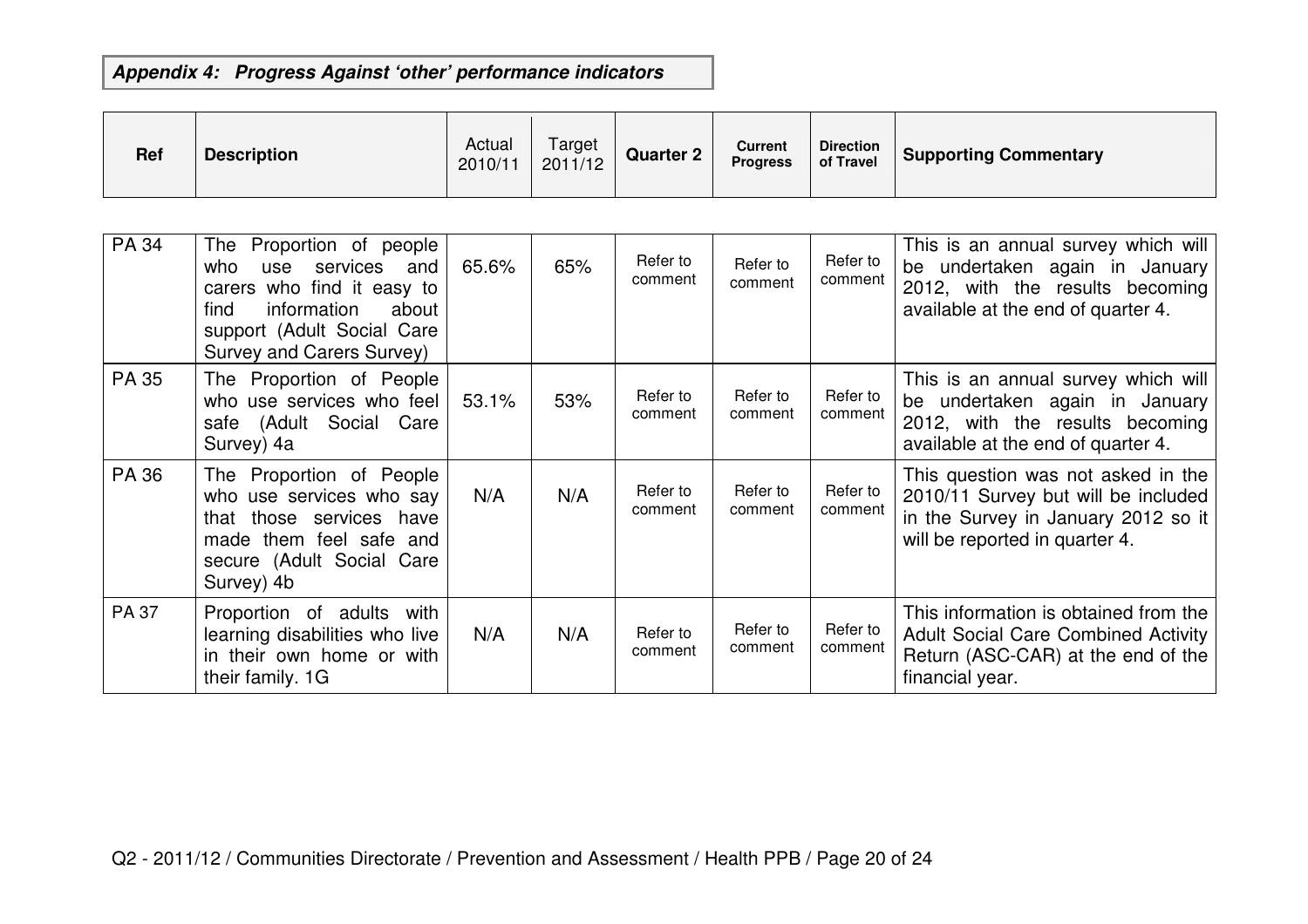# **Appendix 5: Financial Statement**

### **COMMUNITIES – PREVENTION & ASSESSMENT DEPARTMENT**

#### **Revenue Budget as at 30th September 2011**

|                                                                | Annual          | <b>Budget</b>   | Actual          | <b>Variance</b>  |
|----------------------------------------------------------------|-----------------|-----------------|-----------------|------------------|
|                                                                | <b>Budget</b>   | To Date         | To Date         | <b>To Date</b>   |
|                                                                |                 |                 |                 | (overspend)      |
|                                                                | £'000           | £'000           | £'000           | £'000            |
| <b>Expenditure</b>                                             |                 |                 |                 |                  |
| Employees                                                      | 7,682           | 3,582           | 3,511           | 71               |
| <b>Other Premises</b>                                          | 67              | 24              | 18              | 6                |
| <b>Supplies &amp; Services</b>                                 | 696             | 486             | 512             | (26)             |
| <b>Consumer Protection</b>                                     | 443<br>144      | 222<br>71       | 218<br>62       | 4                |
| Transport<br><b>Food Provision</b>                             | 19              | 10              | $\overline{2}$  | 9<br>8           |
| Aids & Adaptations                                             | 113             | 37              | 46              | (9)              |
| Contribution to JES                                            | 231             | 0               | $\Omega$        | 0                |
| <b>Community Care:</b>                                         |                 |                 |                 |                  |
| <b>Residential &amp; Nursing Care</b>                          | 9,448           | 3,970           | 4,465           | (495)            |
| Domiciliary & Supported Living                                 | 6,848           | 2,813           | 3,251           | (438)            |
| <b>Direct Payments</b>                                         | 2,463           | 1,264           | 1,229           | 35               |
| Day Care                                                       | 231             | 142             | 162             | (20)             |
| <b>Other Agency</b>                                            | 178             | 107             | 98              | 9                |
| Contribution to Intermediate Care<br>Pool                      | 2,516           | 1,285           | 1,244           | 41               |
| <b>Total Expenditure</b>                                       | 31,079          | 14,013          | 14,818          | (805)            |
| <b>Income</b>                                                  |                 |                 |                 |                  |
| Other Fees and Charges                                         | $-119$          | -46             | $-38$           | (8)              |
| Sales Income                                                   | $-76$           | $-76$           | $-75$           | (1)              |
| Reimbursements and Other Grant                                 | $-448$          | $-68$           | $-92$           | 24               |
| Income                                                         |                 |                 |                 |                  |
| <b>Residential &amp; Nursing Income</b>                        | $-3,521$        | $-1,600$        | $-1,648$        | 48               |
| <b>Community Care Income</b>                                   | $-709$<br>$-82$ | $-404$<br>$-61$ | $-432$<br>$-69$ | 28<br>8          |
| <b>Direct Payments Income</b><br><b>Transfer from Reserves</b> | $-343$          | 0               | 0               | $\boldsymbol{0}$ |
| LD & Health Reform Allocation                                  | $-4,272$        | $-4,653$        | $-4,653$        | $\mathbf 0$      |
| <b>PCT Contribution to Care</b>                                | $-621$          | $-182$          | $-104$          | (78)             |
| <b>PCT Contribution to Service</b>                             | $-1,691$        | $-1,023$        | $-1,023$        | 0                |
| <b>Total Income</b>                                            | $-11,882$       | $-8,113$        | $-8,134$        | 21               |
| <b>Net Controllable Expenditure</b>                            | 19,197          | 5,900           | 6,684           | (784)            |
|                                                                |                 |                 |                 |                  |
| <b>Recharges</b>                                               |                 |                 |                 |                  |
| <b>Premises Support</b>                                        | 336             | 106             | 106             | 0                |
| <b>Asset Charges</b>                                           | 160             | 0               | 0               | 0                |
| <b>Central Support Services</b><br>Internal Recharge Income    | 2,727<br>$-420$ | 877<br>0        | 877<br>0        | 0<br>0           |
| <b>Total Recharges</b>                                         | 2,803           | 983             | 983             | $\bf{0}$         |
| Net Departmental Total                                         | 22,000          | 6,883           | 7,667           | (784)            |

Q2 - 2011/12 / Communities Directorate / Prevention and Assessment / Health PPB / Page 21 of 24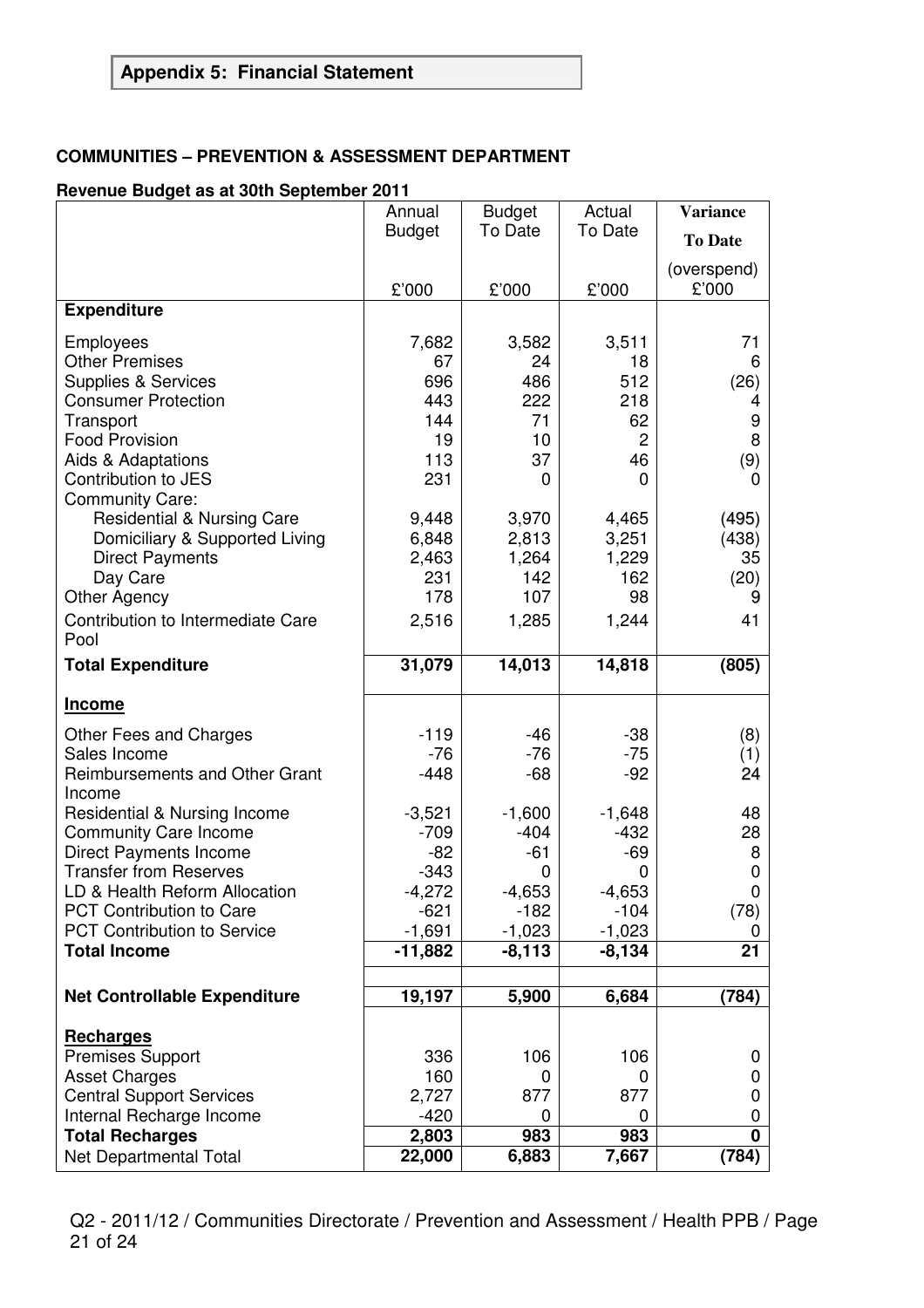#### **Comments on the above figures:**

In overall terms the Net Controllable Expenditure for Quarter 2 is £825,000 over budget profile excluding the Intermediate Care Pool.

Staff costs are less than expected at the mid point of the financial year. To date staff costs are £71,000 under budget profile due to vacancies in front line staff and also slippage on grants due to delays in appointing to new posts. The Staff saving target of £191,874 within the Department is likely to be met by year end.

The main pressure area is the Community Care budget which is currently £912,000 over budget profile net of income. This is an increase of £651,000 from Quarter 1. Community care includes expenditure on clients with Learning Disabilities, Physical & Sensory Disabilities and Older People. The large increase in spend is partially due to Continuing Health Care disputes being resolved resulting in additional spend so far this financial year of £260,000. This has also been accompanied with a continued increase in the number of service users accessing the service. In Older People the increase this financial year is 8%. The increase in service users accessing the service in Learning Disabilities and Physical & Sensory Disabilities has slowed down in Quarter 2 and reduced in September.

A recovery plan is now in place for the whole Community Care budget within the Communities Directorate in order to bring spend back in line with budget however this will be on going for the next 18 months.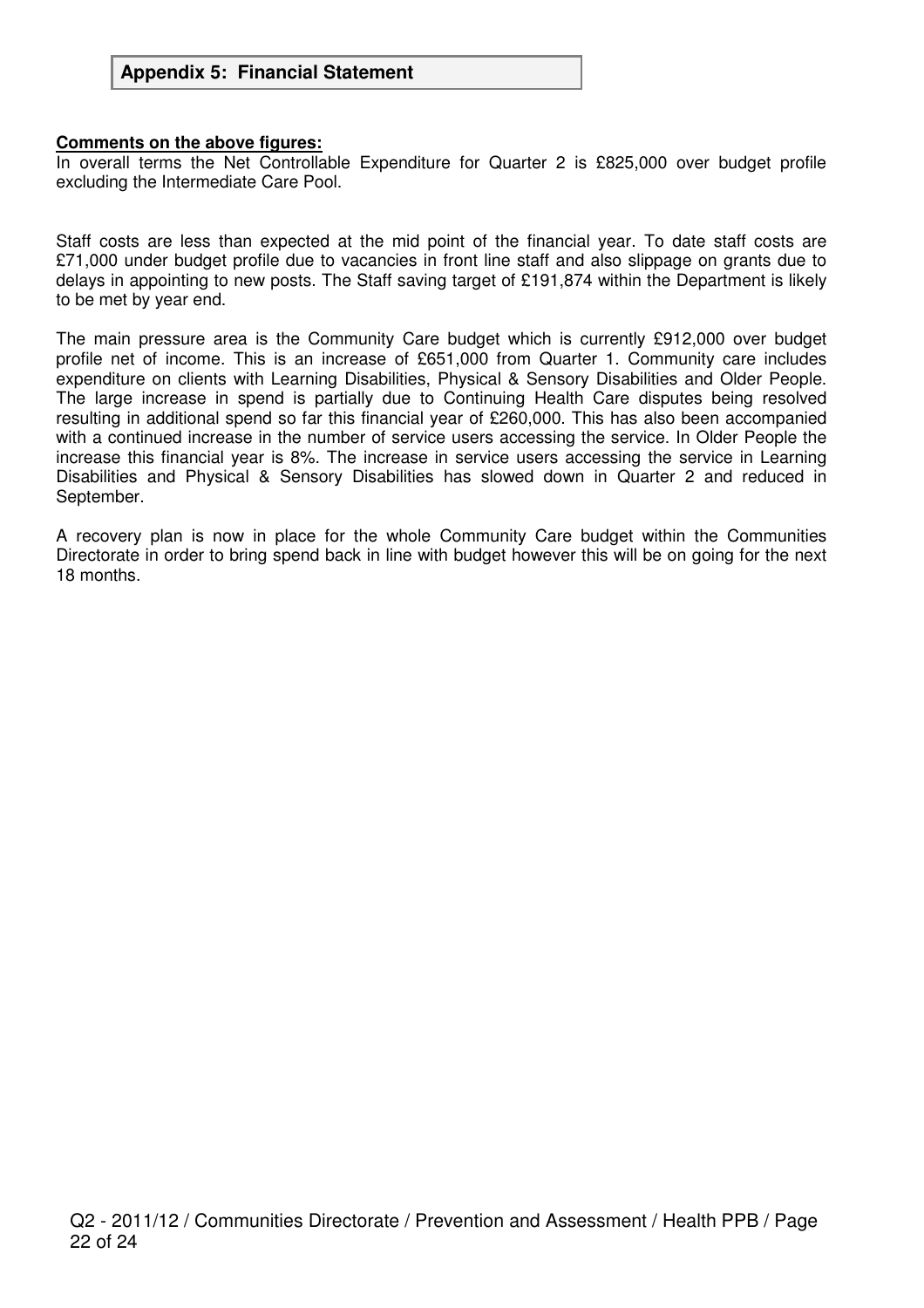## **Appendix 5: Financial Statement**

#### **Contribution to Intermediate Care Pooled Budget**

# **Revenue Budget as at 30th September 2011**

|                                     | Annual        | <b>Budget To</b> | <b>Actual To</b> | Variance To    |
|-------------------------------------|---------------|------------------|------------------|----------------|
|                                     | <b>Budget</b> | Date             | Date             | Date           |
|                                     |               |                  |                  | (overspend)    |
|                                     | £'000         | £'000            | £'000            | £'000          |
|                                     |               |                  |                  |                |
| <b>Expenditure</b>                  |               |                  |                  |                |
| Employees                           | 1,390         | 873              | 875              | (2)            |
| <b>Supplies &amp; Services</b>      | 446           | 207              | 165              | 42             |
| Transport                           | 10            | 8                |                  |                |
| <b>Other Agency Costs</b>           | 258           | 84               | 84               |                |
| <b>Total Expenditure</b>            | 2,104         | 1,172            | 1,131            | 41             |
|                                     |               |                  |                  |                |
| Income                              |               |                  |                  |                |
| <b>Total Income</b>                 | $-113$        | 0                | $\overline{0}$   | $\overline{0}$ |
|                                     |               |                  |                  |                |
| <b>Net Controllable Expenditure</b> | 1,913         | 1,172            | 1,131            | 41             |
|                                     |               |                  |                  |                |
| <b>Recharges</b>                    |               |                  |                  |                |
| <b>Central Support Charges</b>      | 448           | 87               | 87               |                |
| <b>Premises Support</b>             | 77            | 26               | 26               | 0              |
| <b>Total Recharges</b>              | 525           | 113              | 113              | $\bf{0}$       |
|                                     |               |                  |                  |                |
| <b>Net Departmental Total</b>       | 2,516         | 1,285            | 1,244            | 41             |

#### **The above figures relate to the HBC contribution to the pool only.**

#### **Comments on the above figures:**

In overall terms revenue spending at the end of quarter 2 is £41,000 below budget profile, which in the main relates to expenditure on supplies & services that is £42,000 under budget. This is due to costs incurred on the Halton Intermediate Care Unit being less than anticipated at this stage of the year.

#### **Capital Projects as at 30th September 2011**

|                       | 2011/12    | Allocation | Actual   | Allocation |
|-----------------------|------------|------------|----------|------------|
|                       | Capital    | To Date    | Spend To | Remaining  |
|                       | Allocation |            | Date     |            |
|                       | £000       | £000       | £000     | £000       |
| Social Care & Health  |            |            |          |            |
| Oakmeadow Phase 2     | 28         | 14         | 10       | 18         |
| <b>Total Spending</b> | 28         | 14         | 10       | 18         |